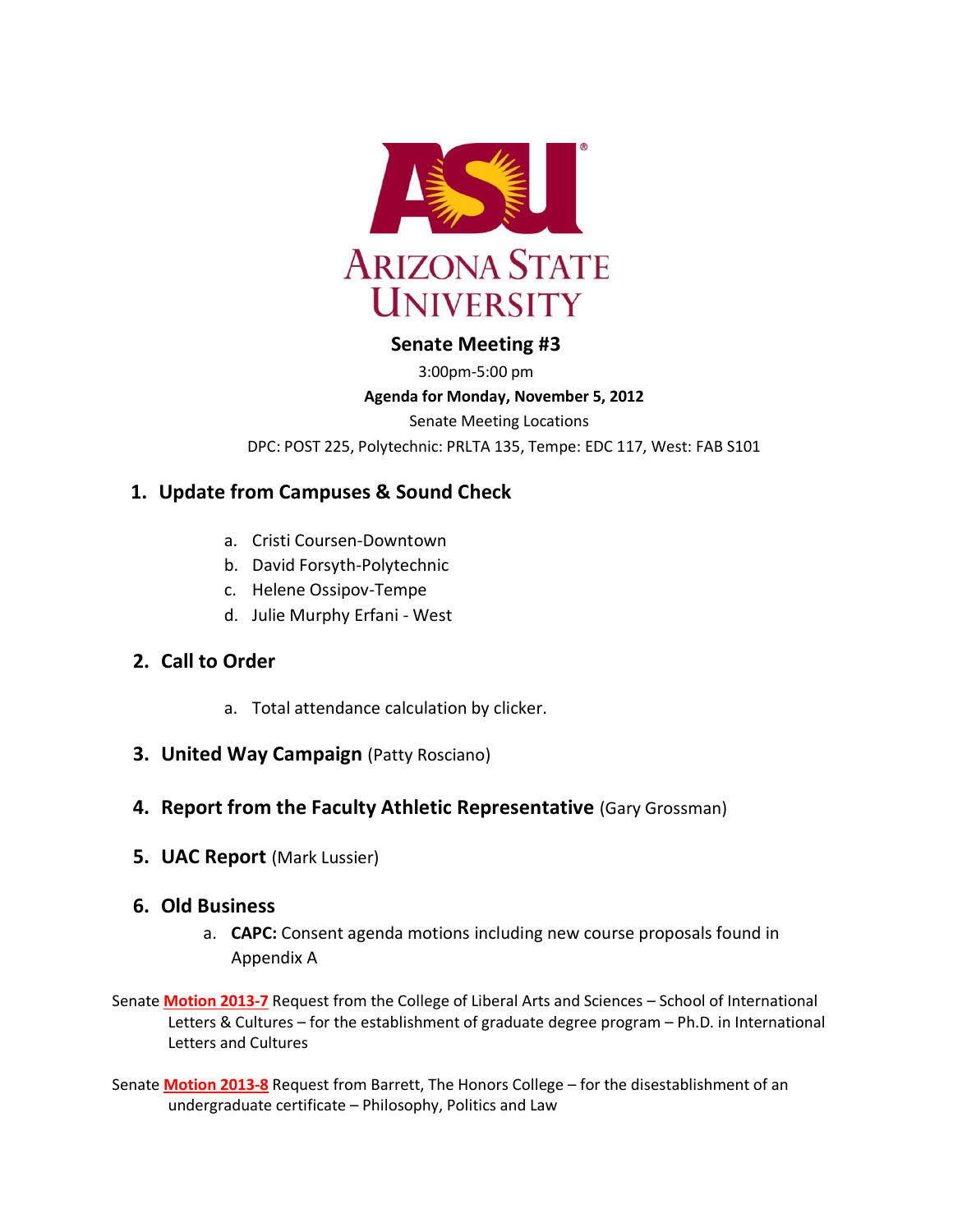Senate **[Motion 2013-9](http://usenate.asu.edu/node/4435)** Request from the College of Public Programs – School of Public Affairs – for the establishment of a graduate certificate in Participatory Governance

### **7. New Business**

- Senate **[Motion 2013-10](http://usenate.asu.edu/node/4439)** Request from the Walter Cronkite School of Journalism and Mass Communication for the establishment of an undergraduate degree-BA in Mass Communication and Media Studies
- Senate **[Motion 2013-11](http://usenate.asu.edu/node/4440)** Request from the College of Health Solutions for the establishment of the School of the Science of Health Care Delivery
- Senate **[Motion 2013-12](http://usenate.asu.edu/node/4441)** Request from the New College of Interdisciplinary Arts and Sciences School of Mathematical and Natural Sciences - for the establishment of an undergraduate degree – BS in Forensics
- Senate **[Motion 2013-13](http://usenate.asu.edu/node/4442)** Request from the College of Health Solutions School of the Science of Health Care Delivery – for the establishment of a graduate degree – MS in the Science of Health Care **Delivery**
- Senate **[Motion 2013-14](http://usenate.asu.edu/node/4443)** Request from the School of Sustainability for the establishment of a graduate certificate – Complex Adaptive Systems Science
- Senate **[Motion 2013-15](http://usenate.asu.edu/node/4444)** Request from the Graduate College for the establishment of a graduate certificate – Responsible Innovation in Science, Engineering and Society
- Senate **[Motion 2013-16](http://usenate.asu.edu/node/4445)** Request from the W.P. Carey School of Business- Office of the Dean for the establishment of a graduate degree -MS in Business Analytics
- Senate **[Motion 2013-17](http://usenate.asu.edu/node/4446)** Request from the School of Letters and Sciences College of Technology and Innovation – for the reorganization of an academic unit – Department of Applied Science and **Mathematics**
- Senate **[Motion 2013-18](http://usenate.asu.edu/node/4447)** Request from the Mary Lou Fulton Teachers College Division of Teacher Preparation – for the establishment of an undergraduate certificate – Secondary Education
- Senate **[Motion 2013-19](http://usenate.asu.edu/node/4448)** Request from the College of Liberal Arts and Sciences Department of Physics for the establishment of an undergraduate degree program – BS in Biophysics
- Senate **[Motion 2013-20](http://usenate.asu.edu/node/4449)** Request from the Mary Lou Fulton Teachers College Division of Teacher Preparation – for the establishment of an undergraduate certificate – Games and Impact
- Senate **[Motion 2013-21](http://usenate.asu.edu/node/4450)** Request from the W.P. Carey School of Business Department of Management – for the establishment of an undergraduate degree program – BS in Business Entrepreneurship
- Senate **[Motion 2013-22](http://usenate.asu.edu/node/4453)** Request from the W.P. Carey School of Business Department of Marketing– for the establishment of an undergraduate certificate – Sports Business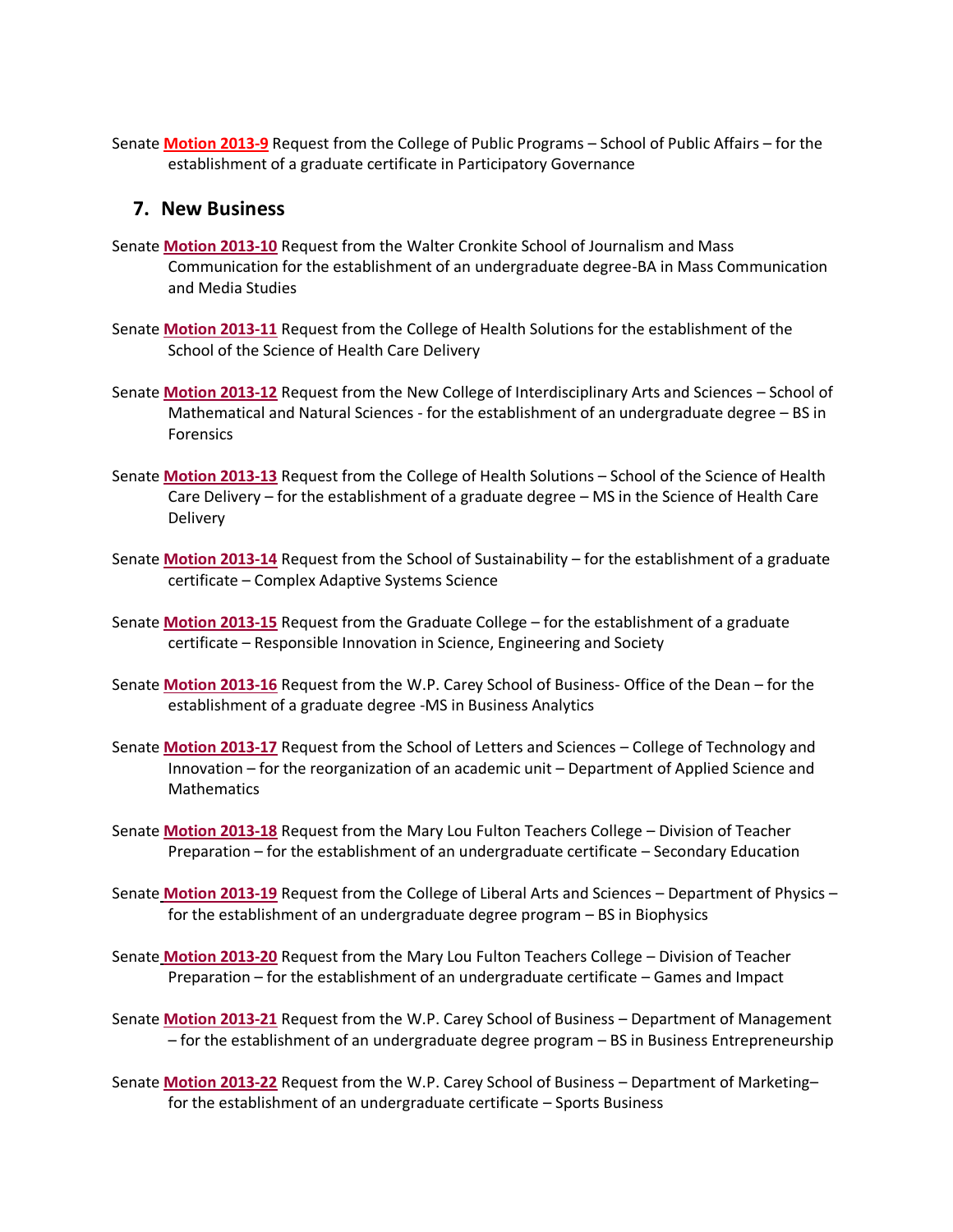- Senate **[Motion 2013-23](http://usenate.asu.edu/node/4454)** Request from the W.P. Carey School of Business Department of Marketing for the establishment of an undergraduate certificate – Sales and Marketing Essentials
- Senate **[Motion 2013-24](http://usenate.asu.edu/node/4455)** Request from the W.P. Carey School of Business Office of the Dean for the establishment of a graduate degree program – MS in Supply Chain Management and Engineering

# **Appendix B – CAPC Information only items**

# **8. Committee Reports**

- a. Committee on Committees Chair, Chris Kyselka.
- b. University Services and Facilities Committee Chair, Francisco Lara Valencia.

# **9. Open Forum**

**10. Adjournment**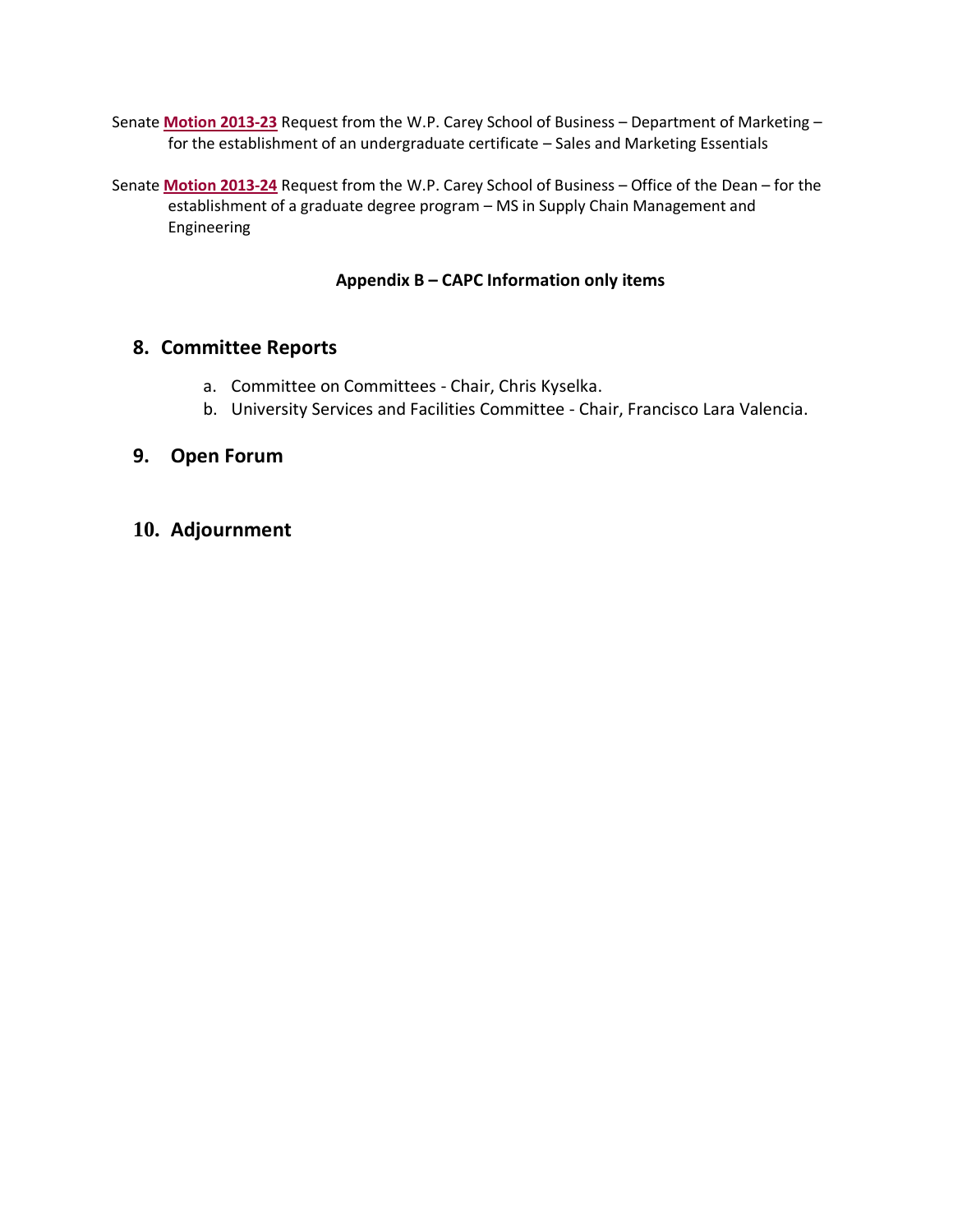# **Appendix A**

# **CAPC New Course Proposals**

| <b>ACC</b> | 360 | <b>Ethics for Professional Accountants I</b>                           |
|------------|-----|------------------------------------------------------------------------|
| <b>BIO</b> | 281 | Conceptual Approaches to Biology for Majors I                          |
| <b>BIO</b> | 282 | Conceptual Approaches to Biology for Majors II                         |
| <b>BME</b> | 182 | Biomedical Engineering Product Design and Development I                |
| <b>BME</b> | 282 | Biomedical Engineering Product Design and Development II               |
| <b>CEE</b> | 565 | Advanced Environmental Biotechnology                                   |
| <b>CEE</b> | 571 | <b>Advanced Environmental Chemistry</b>                                |
| <b>COM</b> | 459 | Theory and Methods of Social Media Networks                            |
| <b>CRJ</b> | 422 | Violence in America                                                    |
| <b>CSE</b> | 575 | <b>Statistical Machine Learning</b>                                    |
| <b>CST</b> | 111 | Introduction to Game Development                                       |
| <b>CST</b> | 211 | Intermediate Game Development                                          |
| <b>EDT</b> | 220 | <b>Understanding Games for Impact</b>                                  |
| EDT        | 310 | Games for Impact: The Full Life Cycle                                  |
| <b>EDT</b> | 340 | Designing Games for Impact                                             |
| <b>EGR</b> | 570 | Capstone Design                                                        |
| <b>ENG</b> | 485 | <b>Digital Tools</b>                                                   |
| <b>ENG</b> | 486 | <b>Teaching Text</b>                                                   |
| <b>FIN</b> | 123 | <b>ASU Financial Literacy</b>                                          |
| <b>HCD</b> | 501 | <b>Health Behavior and Statistical Tools in Health Environments</b>    |
| <b>HCD</b> | 502 | Health Care Systems and Design                                         |
| <b>HCD</b> | 510 | Interdisciplinary Approaches to Promotion of Healthy Lifestyles        |
| <b>HCD</b> | 511 | Health Economics, Policy, and Payment Models                           |
| <b>HCD</b> | 520 | Interdisciplinary Perspectives on Health Disparities and System Access |
| <b>HCD</b> | 521 | Law and Health Promotion                                               |
| <b>HCD</b> | 540 | Seminar in Science of Health Care Delivery                             |
| <b>HCD</b> | 550 | Capstone - Applied Project                                             |
| <b>HRC</b> | 480 | <b>Capstone: Practices and Approaches</b>                              |
| <b>HSC</b> | 412 | Health Issues in Later Life                                            |
| <b>HST</b> | 317 | History of Postwar U.S. Conservatism                                   |
| <b>HST</b> | 374 | Roman History II: The Roman Empire                                     |
| <b>HST</b> | 404 | Conquest                                                               |
| <b>IEE</b> | 486 | <b>Systems Design Capstone II</b>                                      |
| <b>JMC</b> | 105 | Freshman Seminar                                                       |
| <b>JMC</b> | 120 | <b>Studio Production</b>                                               |
| <b>JMC</b> | 410 | Turning Points in TV History                                           |
| <b>JMC</b> | 430 | Sports Marketing and Campaigns                                         |
| <b>JMC</b> | 435 | Latino and Transnational Issues                                        |
| <b>JMC</b> | 436 | <b>Public Relations Research Methods</b>                               |
| <b>JMC</b> | 450 | Issues in Coverage of Business and the Economy                         |
| <b>JMC</b> | 453 | Reporting on Business and the Economy                                  |
| <b>JMC</b> | 455 | Digital Media Entrepreneurship                                         |
| <b>JMC</b> | 476 | <b>Public Relations Laboratory</b>                                     |
| <b>JMC</b> | 477 | Innovation and Entrepreneurship Lab                                    |
|            |     |                                                                        |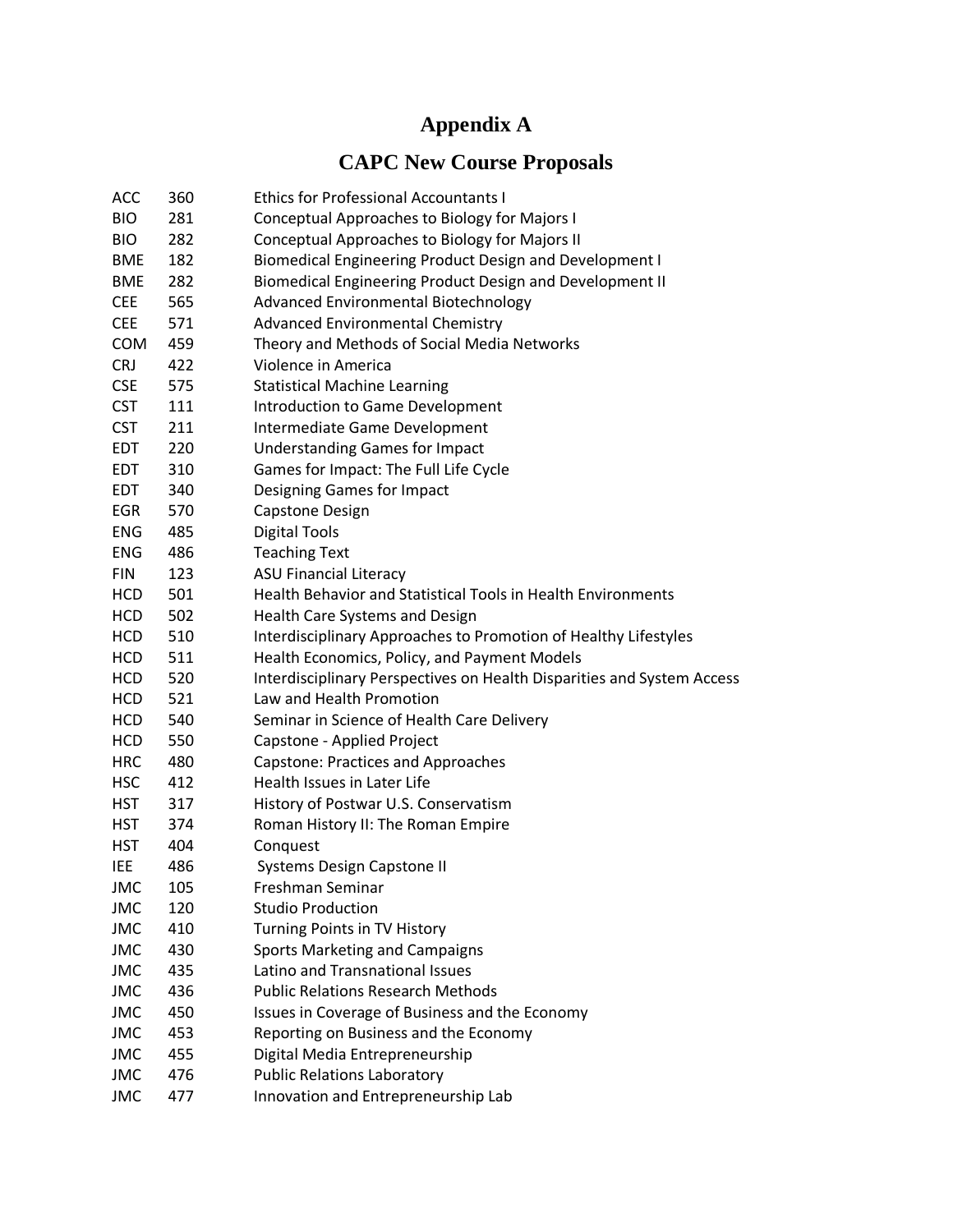| <b>LAW</b> | 210 | Law, Culture and Community                                                        |
|------------|-----|-----------------------------------------------------------------------------------|
| <b>LAW</b> | 310 | The Global Legal Community                                                        |
| LAW        | 322 | <b>Consumer Protection Law</b>                                                    |
| LIA        | 101 | Student Success in the College of Liberal Arts and Sciences                       |
| <b>LIN</b> | 525 | Teaching Second Language Writing 3 - 2137: Fall 2013   CL: Add ENG 525            |
| LIN        | 625 | Advanced Studies in Second Language Writing 3 - 2137: Fall 2013   CL: Add ENG 625 |
| MAE        | 325 | <b>Aerospace Structures and Materials</b>                                         |
| <b>MAE</b> | 445 | <b>Fundamentals of Spacecraft Design</b>                                          |
| MAE        | 478 | <b>Fundamentals of Autonomous Aircraft Systems</b>                                |
| <b>MAE</b> | 479 | Design of Autonomous Aircraft Systems                                             |
| MAT        | 171 | Precalculus: Science. Technology, Engineering and Mathematics (STEM)              |
| <b>MCO</b> | 536 | <b>Public Relations Research Methods</b>                                          |
| <b>MCO</b> | 553 | Reporting on Business and the Economy                                             |
| <b>MCO</b> | 555 | Digital Media Entrepreneurship                                                    |
| <b>MDC</b> | 211 | Introduction to Digital Sound                                                     |
| <b>MDC</b> | 311 | Composing and Performing for Hybrid Ensembles                                     |
| <b>MKT</b> | 311 | <b>Sports Administration</b>                                                      |
| <b>MKT</b> | 392 | <b>Essentials of Business Marketing</b>                                           |
| <b>MKT</b> | 396 | <b>Essentials of Services Marketing</b>                                           |
| <b>MKT</b> | 397 | <b>Essentials of Global Marketing</b>                                             |
| <b>MKT</b> | 398 | <b>Essentials of Sports Business</b>                                              |
| <b>MKT</b> | 421 | Fan Behavior and Sports Communication                                             |
| <b>MKT</b> | 431 | <b>Sports Facility Operations</b>                                                 |
| <b>MKT</b> | 441 | Sports Relationship Management                                                    |
| <b>MKT</b> | 450 | Social Media and Content Marketing                                                |
| <b>MKT</b> | 455 | <b>Brand Management</b>                                                           |
| <b>MKT</b> | 460 | <b>Sports Revenue Generation</b>                                                  |
| <b>MKT</b> | 465 | Projects in Sports Business                                                       |
| <b>MSE</b> | 442 | Fatigue, Fracture, and Creep of Materials                                         |
| <b>MUP</b> | 431 | <b>Basketball Band</b>                                                            |
| <b>MUP</b> | 442 | <b>Instrumental Ensembles</b>                                                     |
| <b>MUP</b> | 448 | <b>Classical Style: Performance and Analysis</b>                                  |
| <b>MUP</b> | 449 | The Unaccompanied Music of JS Bach: Performance and Analysis                      |
| <b>MUP</b> | 460 | The Visiting Quartet Residency Program                                            |
| <b>MUP</b> | 548 | <b>Classical Style: Performance and Analysis</b>                                  |
| <b>MUP</b> | 549 | The Unaccompanied Music of JS Bach: Performance and Analysis                      |
| <b>MUP</b> | 560 | The Visiting Quartet Residency Program                                            |
| <b>MUS</b> | 131 | Bach to Bebop                                                                     |
| <b>MUS</b> | 231 | Laughing to Music                                                                 |
| <b>MUS</b> | 371 | <b>World Music</b>                                                                |
| <b>NTR</b> | 455 | <b>Retail Food Service Operations</b>                                             |
| <b>NUR</b> | 412 | Nursing Concepts for Pediatric Patients and their Families                        |
| PHY        | 118 | <b>Explorations in Science Teaching</b>                                           |
| POS        | 541 | Modern Political Theory 3 - 2137: Fall 2013   CL: None                            |
| <b>PPE</b> | 335 | Movement and Physiology Principles of Children and Youth in Physical Activity     |
|            |     | Environments                                                                      |
| <b>PPE</b> | 345 | Adolescents in Physical Activity Environments: Understanding and Practices        |
| <b>REL</b> | 245 | Introduction to South Asia   CL: Add SGS 245, HST 245                             |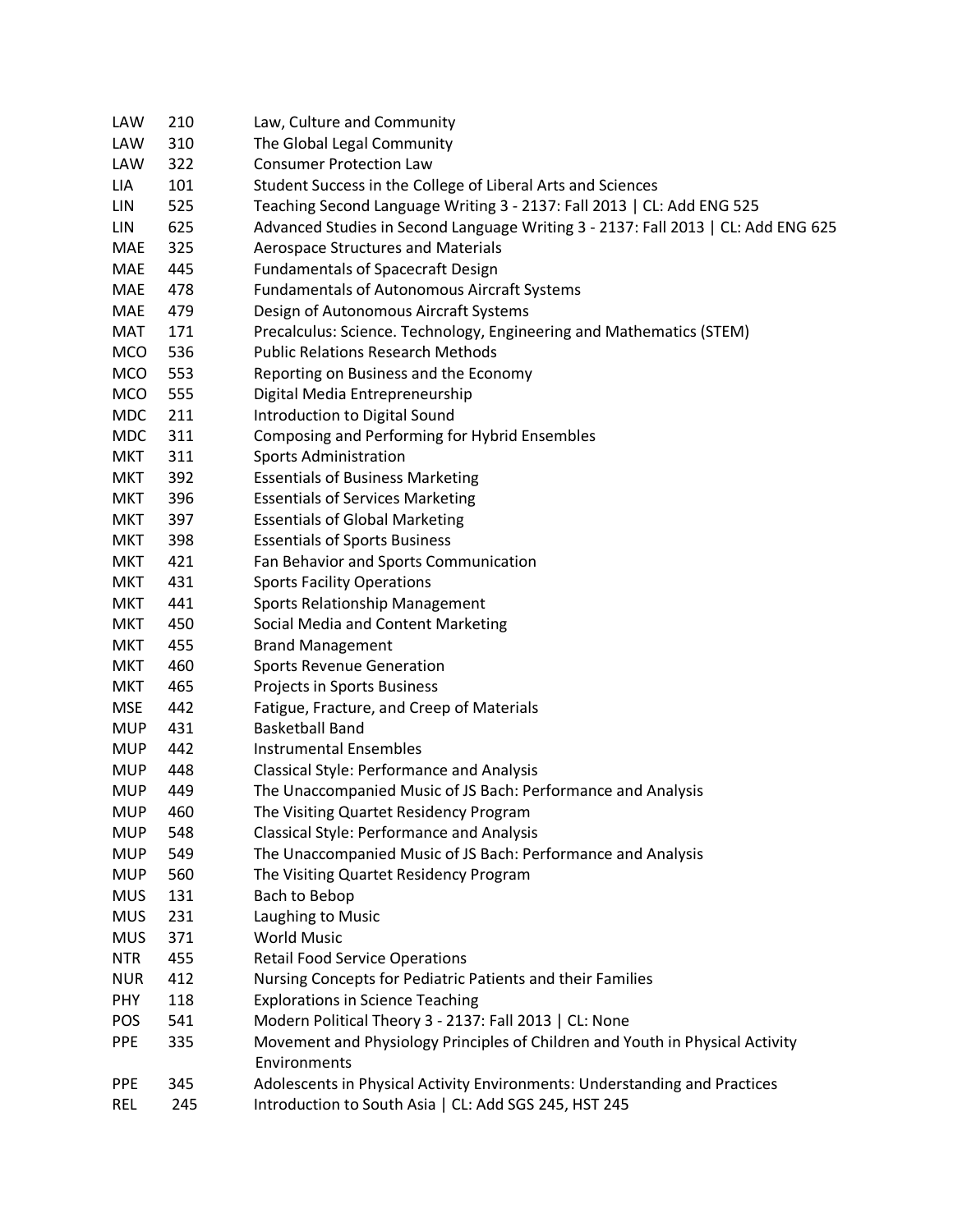| <b>SCM</b> | 445 | <b>Advanced Logistics Management</b>                                             |
|------------|-----|----------------------------------------------------------------------------------|
| <b>SCN</b> | 250 | Physical Science by Inquiry                                                      |
| <b>SLC</b> | 491 | Crossing Languages and Cultures                                                  |
| SOS        | 210 | Introduction to Mathematical Tools and Modeling for the Life and Social Sciences |
| SOS        | 211 | Calculus and Probability for the Life and Social Sciences                        |
| SOS        | 220 | <b>Systems Thinking</b>                                                          |
| SOS        | 230 | Practical Skills for Sustainability Problem Solving                              |
| SOS        | 231 | <b>Careers in Sustainability</b>                                                 |
| SOS        | 310 | Equity, Justice and Sustainability                                               |
| SOS        | 311 | <b>Future Thinking and Strategies</b>                                            |
| <b>SPA</b> | 401 | Spanish Oral Communication for the Professions                                   |
| <b>SPA</b> | 402 | Written Communication for the Professions                                        |
| <b>SPA</b> | 403 | Spanish Grammar and Stylistics for the Professions                               |
| <b>SPA</b> | 404 | Spanish in U.S. Professional Communities                                         |
| <b>SPA</b> | 405 | Latino Cultural Perspectives for the Professions                                 |
| <b>SPE</b> | 568 | <b>Behavioral Assessment</b>                                                     |
| <b>SPE</b> | 597 | Capstone                                                                         |
| <b>STP</b> | 311 | <b>Regression and Time Series Analyses</b>                                       |
| SWU        | 181 | <b>Economics: A Social Issues Perspective</b>                                    |
| SWU        | 182 | Arizona and National Government: A Social Work Perspective                       |
| SWU        | 183 | Introductory Ethics: A Social Issues Perspectives                                |
| <b>TDM</b> | 482 | Sustainable Revenue Management                                                   |
| TEM        | 455 | Global Impact Entrepreneurship                                                   |
| <b>TEM</b> | 505 | Lean Process Improvement                                                         |
| <b>TEM</b> | 532 | <b>Advanced Analysis of Systems</b>                                              |
| <b>UNI</b> | 270 | <b>Career Direction for a Successful Future</b>                                  |
| WS         | 285 | Global Perspectives on Women                                                     |
| <b>WST</b> | 449 | Hate Speech, Manifestos, and Radical Writings                                    |
|            |     |                                                                                  |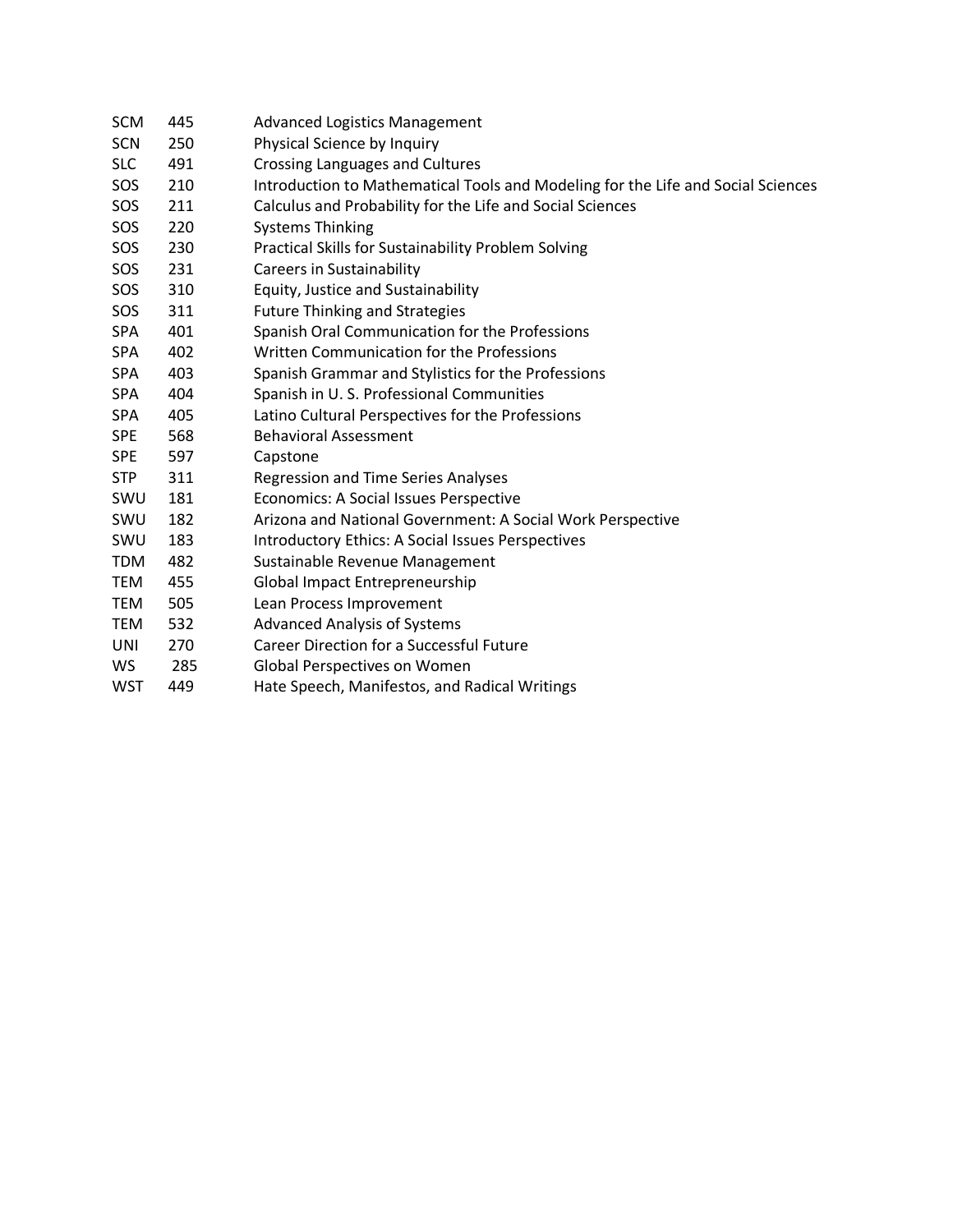# **Appendix B**

# **CAPC Information Items**

On November 8, 2012 the Curriculum and Academic Programs Committee will recommend approval of the following:

### **W. P. Carey School of Business**

*Department of Marketing* Establishment of an undergraduate concentration BS in Marketing (Digital and Integrated Marketing Communications)

### **W. P. Carey School of Business**

*Department of Marketing* Establishment of an undergraduate concentration [BA in Business \(Sports and Media Studies\)](https://provost.asu.edu/sites/default/files/shared/capc/FINAL-BA_Sports_Media%20Studies_NoDOC_%2010-23-12.pdf.pdf)

### **W. P. Carey School of Business**

*Department of Management* Establishment of an undergraduate concentration BA in Business (Human Resources)

### **Herberger Institute of Design and the Arts**

*School of Music* Establishment of a minor in Music Performance

### **College of Liberal Arts and Sciences**

*School of Historical, Philosophical and Religious Studies* Establishment of an undergraduate concentration [BA in History \(Secondary Education\)](https://provost.asu.edu/sites/default/files/shared/capc/1335_001.pdf.pdf)

### **Mary Lou Fulton Teachers College**

*Graduate School of Education* Disestablishment of a graduate concentration M.Ed. in Educational Administration and Supervision (Superintendency)

### **Mary Lou Fulton Teachers College**

*Graduate School of Education* Disestablishment of a graduate concentration M.Ed. in Special Education (Consultation and Collaboration)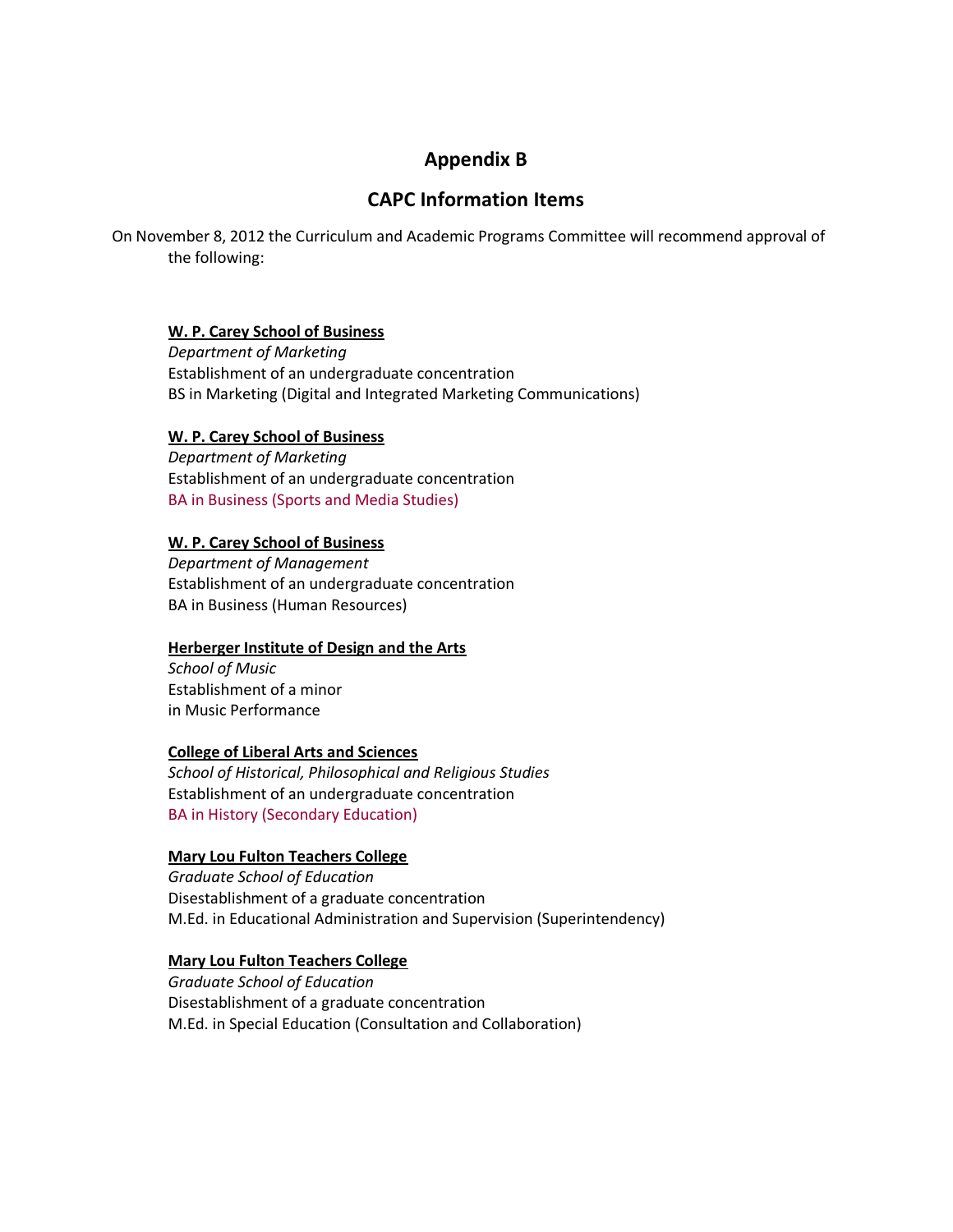### **Mary Lou Fulton Teachers College**

*Division of Teacher Preparation* Establishment of a minor Early Childhood Education

### **Mary Lou Fulton Teachers College**

*Division of Teacher Preparation* Establishment of a minor Educational Studies

# **College of Technology and Innovation**

Establishment of an undergraduate concentration BS in Graphic Information Technology (Gaming)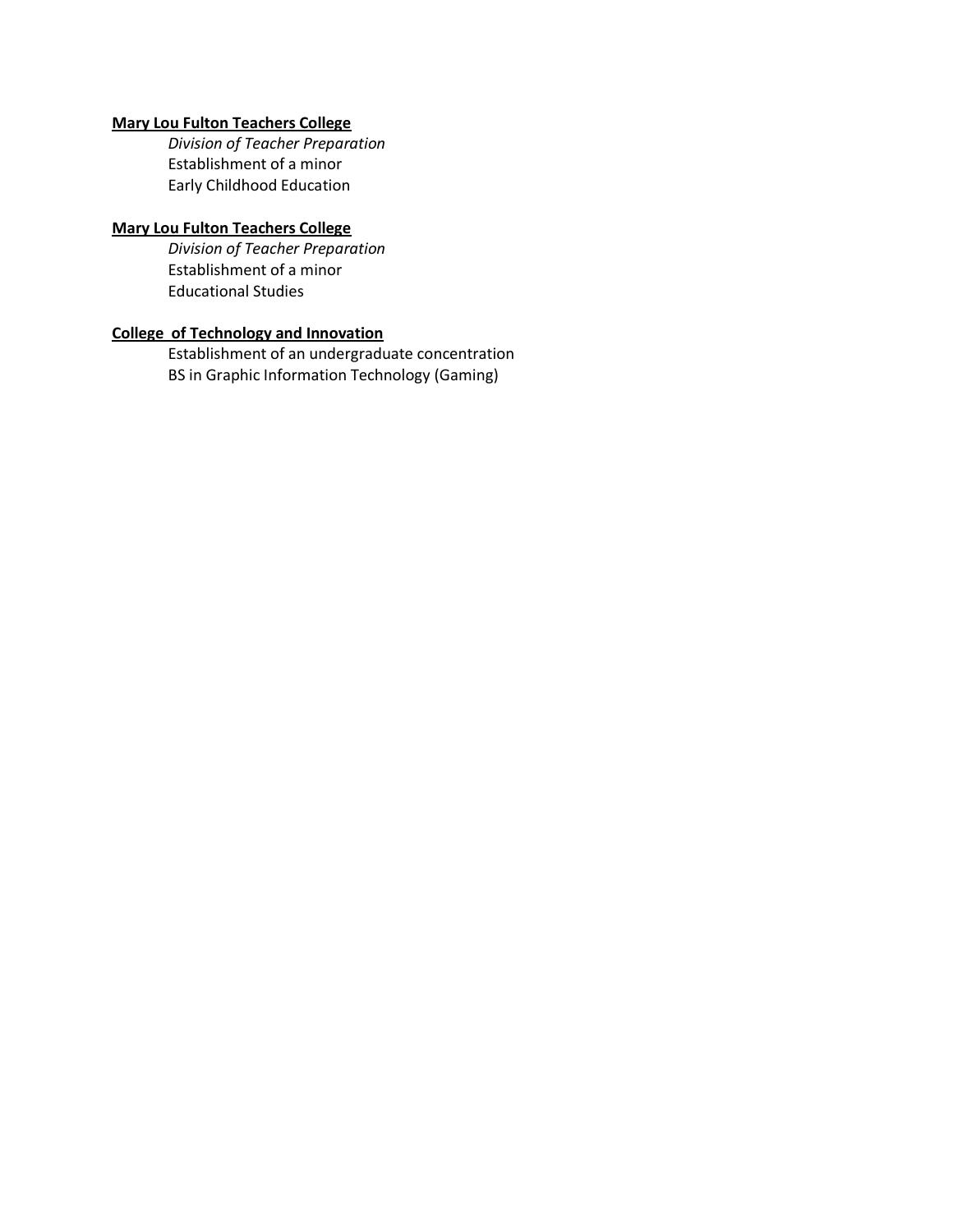### *For Senate meeting use only, official versions of all motions are found online at the Senate website* **Old Business to Follow**

# **ARIZONA STATE UNIVERSITY Second Reading UNIVERSITY SENATE FALL 2012**

### **Senate Motion # 2013-7**

| <b>Motion Introduced by:</b> | Curriculum and Academic Programs Committee<br>Arnold Maltz, Chair                                                                                                                                           |
|------------------------------|-------------------------------------------------------------------------------------------------------------------------------------------------------------------------------------------------------------|
| Date of First Reading:       | October 8, 2012                                                                                                                                                                                             |
| Date of Second Reading:      | November $5, 2012$                                                                                                                                                                                          |
| <b>Title of Motion:</b>      | Request from the College of Liberal Arts and Sciences - School of<br>International Letters $&$ Cultures - for the establishment of graduate<br>degree program – Ph.D. in International Letters and Cultures |

### **Action Requested:**

The Curriculum and Academic Programs Committee recommends University Senate approval of

a proposal submitted by the College of Liberal Arts and Sciences -School of International Letters

& Cultures for the establishment of graduate degree program – Ph.D. in International Letters and

Cultures

### **Rationale:**

The PhD in International Letters and Cultures degree program provides research and training that are linguistically well-grounded, historically and culturally informed, and methodologically transdisciplinary. Central to the program is the critical inquiry of primary texts, aiming at a deep understanding of the development of cultures through history. It particularly focuses on research questions and themes that cannot be fully explored within the traditional disciplinary boundaries; instead, it fosters dynamic scholarly collaboration across disciplines in order to engage in the production of knowledge crucial to understanding a transnational and trans-cultural age.

This degree program provides an innovative intellectual platform that advances trans-disciplinary research and teaching. In consultation with their advisor, students will do their coursework in a primary and a secondary area of emphasis. Both areas will be organized around interdisciplinary study and research in more than one language.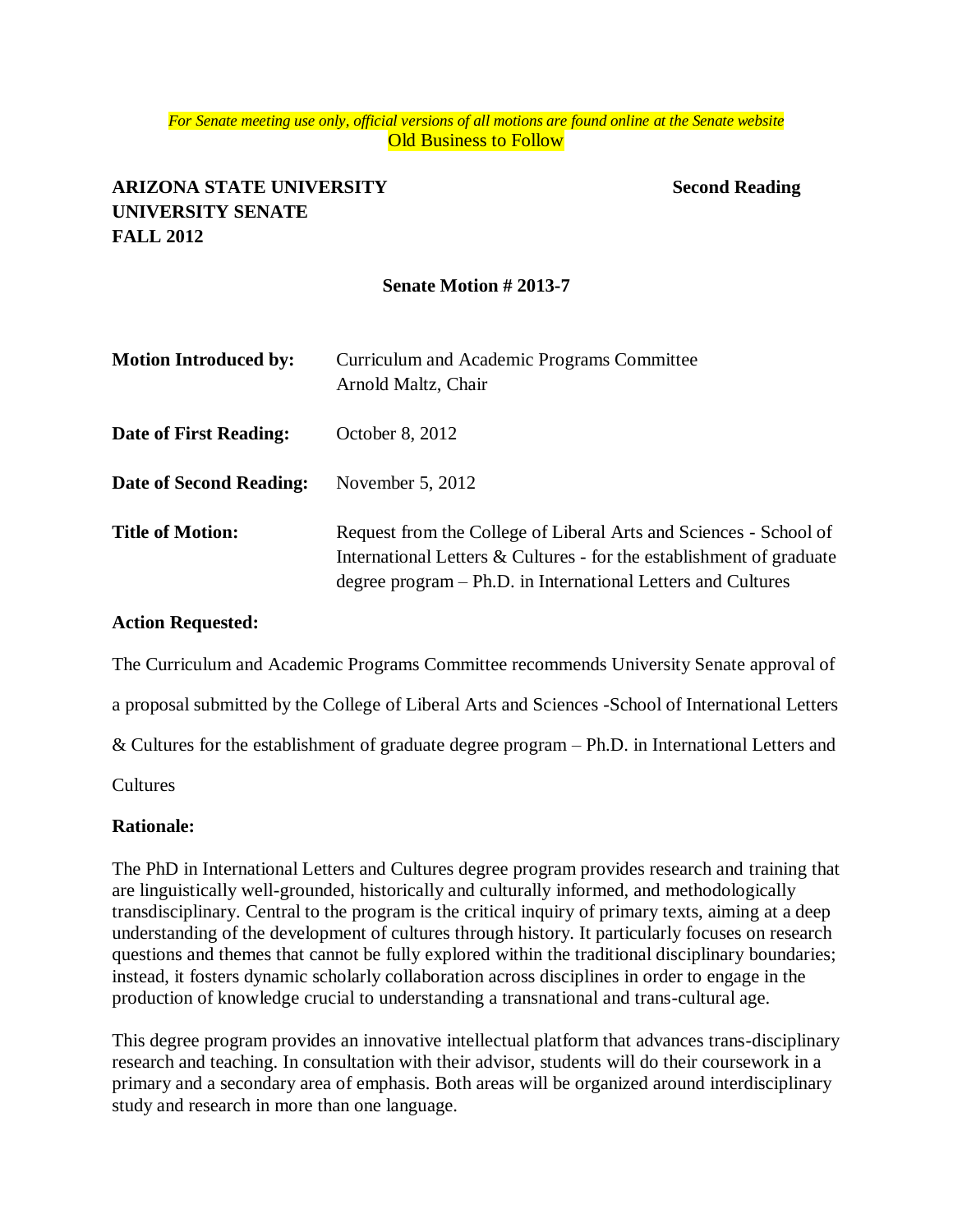# **ARIZONA STATE UNIVERSITY Second Reading UNIVERSITY SENATE FALL 2012**

# **Senate Motion # 2013-8**

| <b>Motion Introduced by:</b> | Curriculum and Academic Programs Committee<br>Arnold Maltz, Chair                                                                        |
|------------------------------|------------------------------------------------------------------------------------------------------------------------------------------|
| Date of First Reading:       | October 8, 2012                                                                                                                          |
| Date of Second Reading:      | November $5, 2012$                                                                                                                       |
| <b>Title of Motion:</b>      | Request from Barrett, The Honors College - for the<br>disestablishment of an undergraduate certificate – Philosophy,<br>Politics and Law |

# **Action Requested:**

The Curriculum and Academic Programs Committee recommends University Senate approval

of a proposal submitted by Barrett, The Honors College – for the disestablishment of an

undergraduate certificate – Philosophy, Politics and Law

### **Rationale:**

Due to faculty attrition and changes in priorities, the faculty necessary to teach the two required courses for the certificate are no longer available.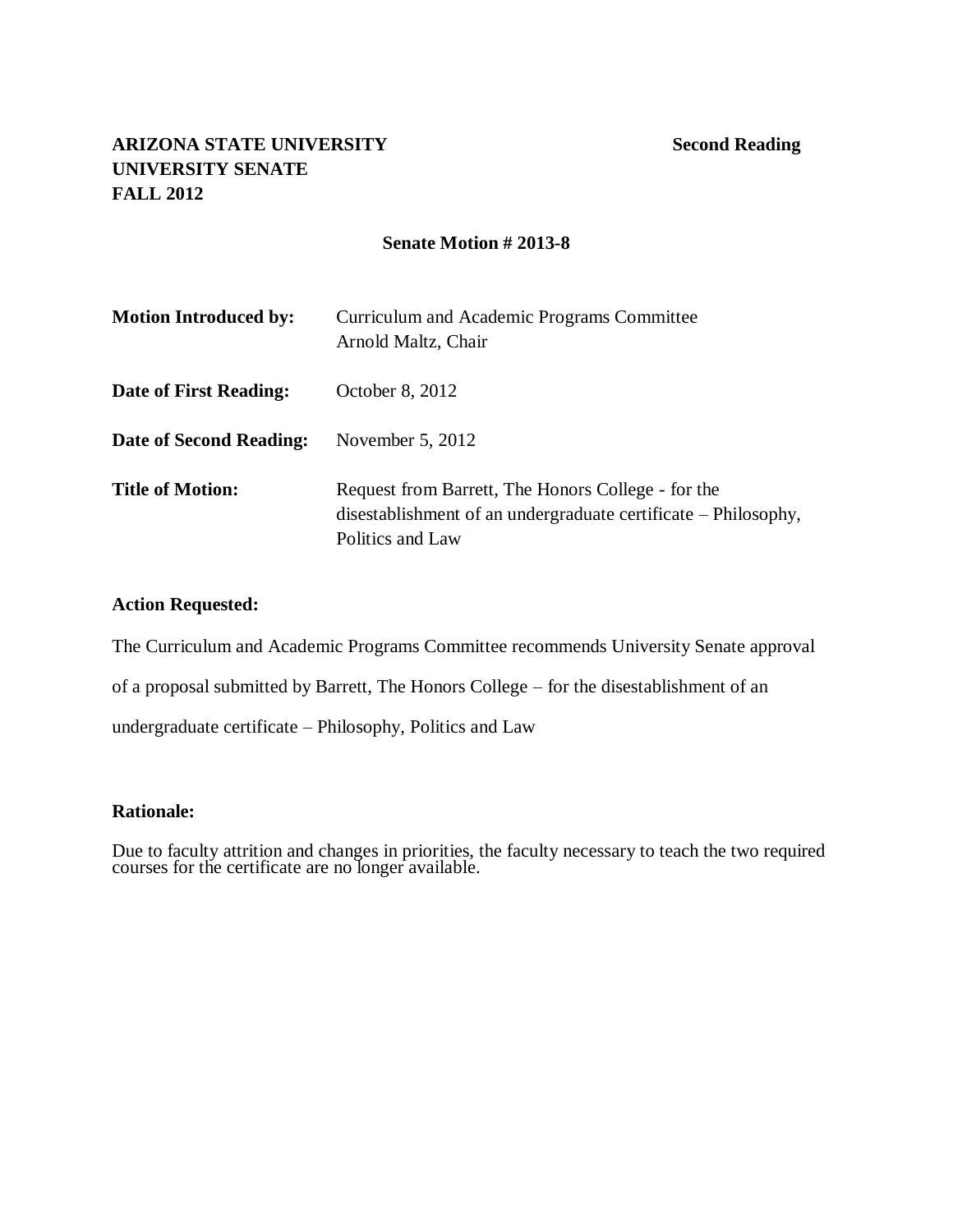# **ARIZONA STATE UNIVERSITY Second Reading UNIVERSITY SENATE FALL 2012**

### **Senate Motion # 2013-9**

| <b>Motion Introduced by:</b> | Curriculum and Academic Programs Committee<br>Arnold Maltz, Chair                                                                                                 |
|------------------------------|-------------------------------------------------------------------------------------------------------------------------------------------------------------------|
| Date of First Reading:       | October 8, 2012                                                                                                                                                   |
| Date of Second Reading:      | November $5, 2012$                                                                                                                                                |
| <b>Title of Motion:</b>      | Request from the College of Public Programs - School of Public<br>Affairs - for the establishment of a graduate certificate in<br><b>Participatory Governance</b> |

### **Action Requested:**

The Curriculum and Academic Programs Committee recommends University Senate approval of

a proposal submitted by the College of Public Programs - School of Public Affairs

for the establishment of a graduate certificate in Participatory Governance

### **Rationale:**

The Graduate Certificate in Participatory Governance provides knowledge and skills to students interested in the development, implementation and evaluation of democratic spaces and processes for public participation in deliberation and decision-making, particularly at the level of municipal government. This includes students\ seeking careers in government agencies, but also government officials and community leaders who want to learn about these topics and are eligible for graduate studies at ASU. This certificate combines academic rigor with practical skills. On the one hand, students will examine the main theories and research findings on participatory governance and public engagement, and will familiarize themselves with past and current democratic innovations around the world. On the other hand, throughout the program, students will also develop their own capacities to design, plan, implement and evaluate processes of participatory governance.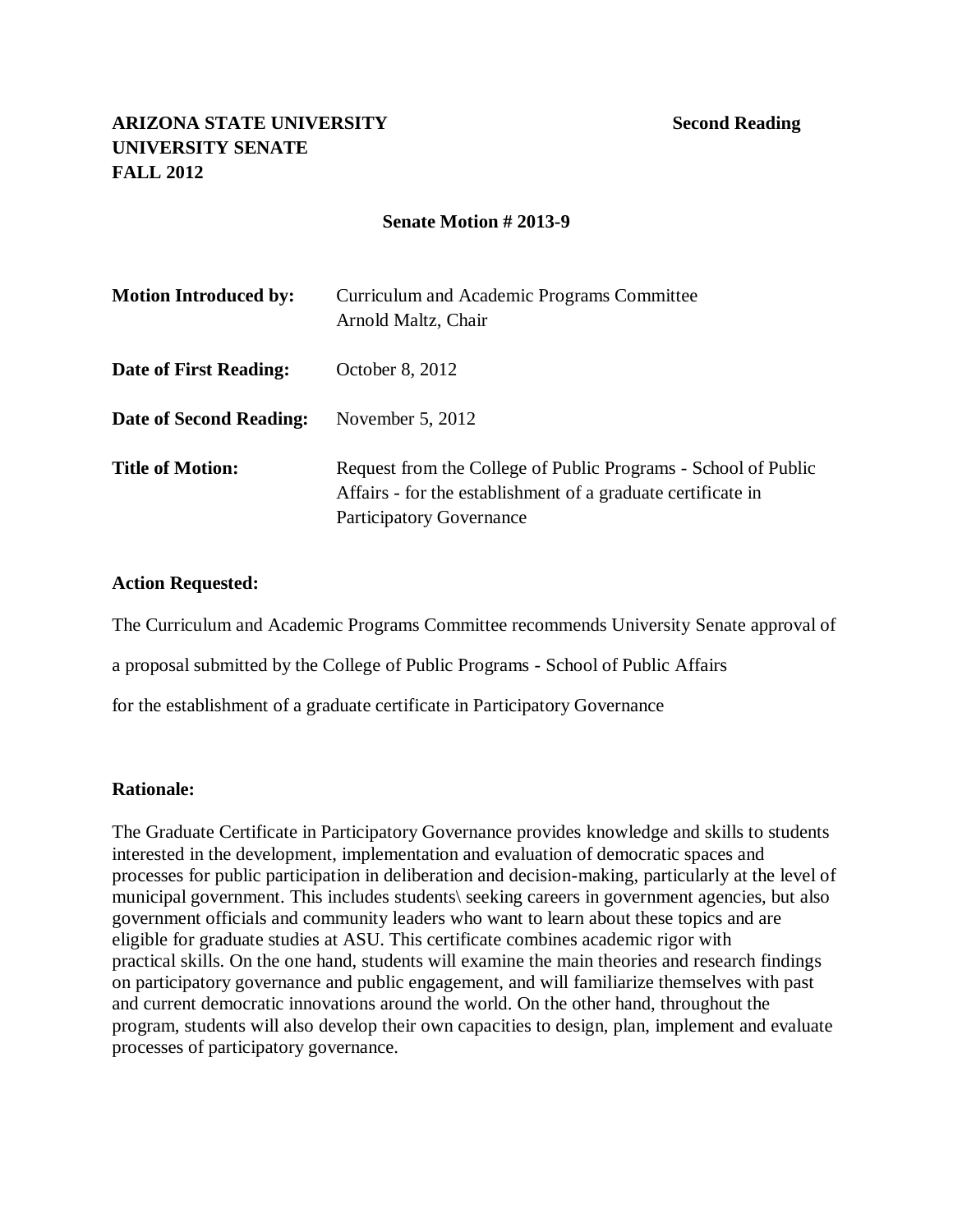### *For Senate meeting use only, official versions of all motions are found online at the Senate website* New Business to Follow

# **ARIZONA STATE UNIVERSITY** First Reading

### **UNIVERSITY SENATE**

**FALL 2012**

### **Senate Motion # 2013-10**

| <b>Motion Introduced by:</b>   | Curriculum and Academic Programs Committee<br>Arnold Maltz, Chair                                                                                                                |
|--------------------------------|----------------------------------------------------------------------------------------------------------------------------------------------------------------------------------|
| Date of First Reading:         | November $5, 2012$                                                                                                                                                               |
| <b>Date of Second Reading:</b> | December 3, 2012                                                                                                                                                                 |
| <b>Title of Motion:</b>        | Request from the Walter Cronkite School of Journalism and Mass<br>Communication for the establishment of an undergraduate degree –<br>BA in Mass Communication and Media Studies |

### **Action Requested:**

The Curriculum and Academic Programs Committee recommends University Senate approval of a proposal submitted by the Walter Cronkite School of Journalism and Mass Communication for the establishment of an undergraduate degree – BA in Mass Communication and Media Studies

### **Rationale:**

The online Bachelor of Arts in Mass Communication and Media Studies degree gives students a deep nuanced understanding of the growing importance, power, influence and changing nature of media in the world The program will explore global mass communication issues from all dimensions: social, cultural, historical, political, economic, technical and legal.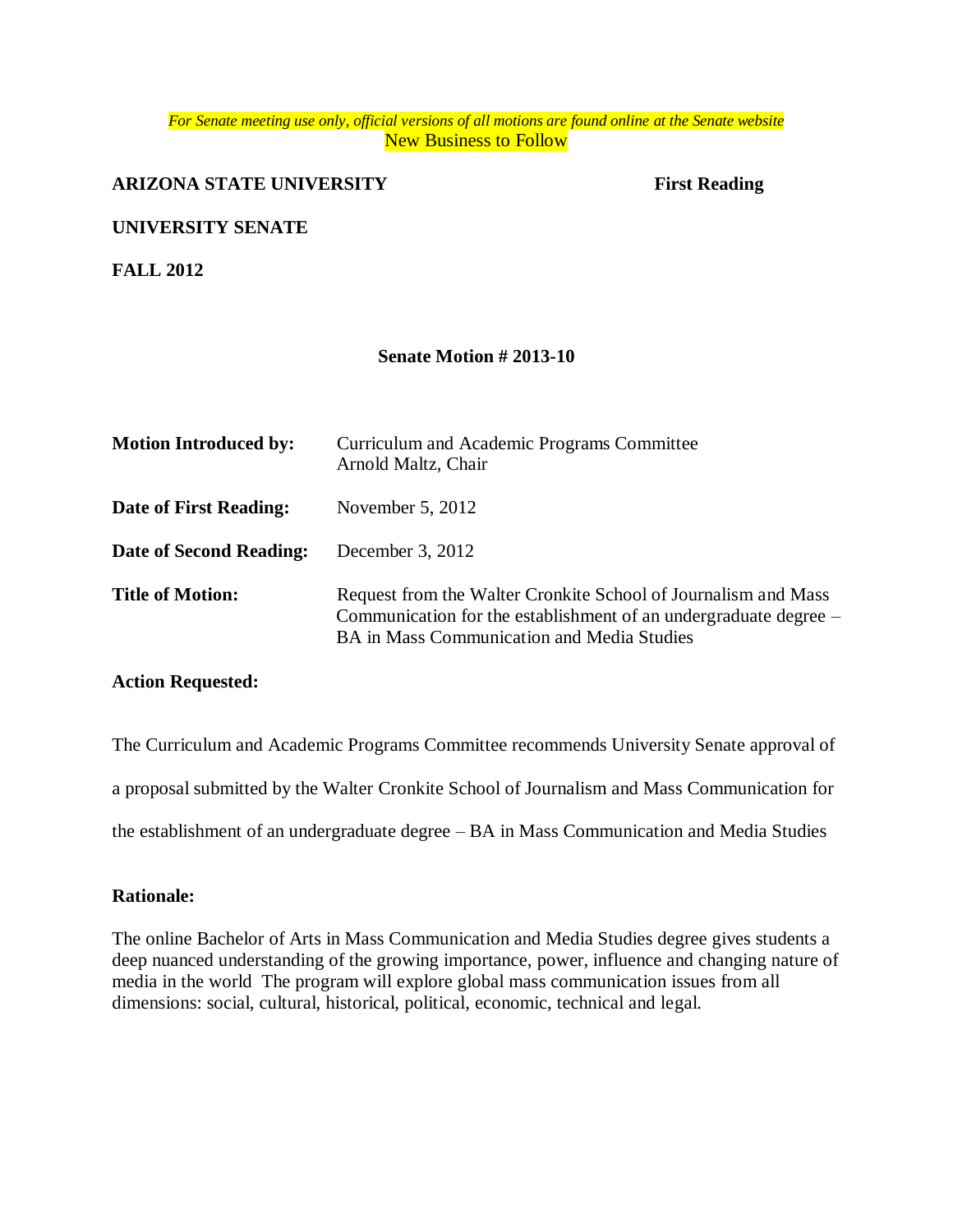# **UNIVERSITY SENATE**

### **FALL 2012**

### **Senate Motion # 2013-11**

| <b>Motion Introduced by:</b> | Curriculum and Academic Programs Committee<br>Arnold Maltz, Chair                                                             |
|------------------------------|-------------------------------------------------------------------------------------------------------------------------------|
| Date of First Reading:       | November $5, 2012$                                                                                                            |
| Date of Second Reading:      | December 3, $2012$                                                                                                            |
| <b>Title of Motion:</b>      | Request from the College of Health Solutions for the establishment<br>of the School of the Science of Health Care<br>Delivery |

### **Action Requested:**

The Curriculum and Academic Programs Committee recommends University Senate approval of

a proposal submitted by the College of Health Solutions for the establishment of the School of

the Science of Health Care Delivery

### **Rationale:**

The new school will bring together expertise from across the university to foster research and education relevant to the science of health care delivery. The system of health care in the United States is undergoing massive change and the new School will bring academic talent at ASU together to do research relevant to this topic as well as educating future professionals in an array of fields related to health and health care.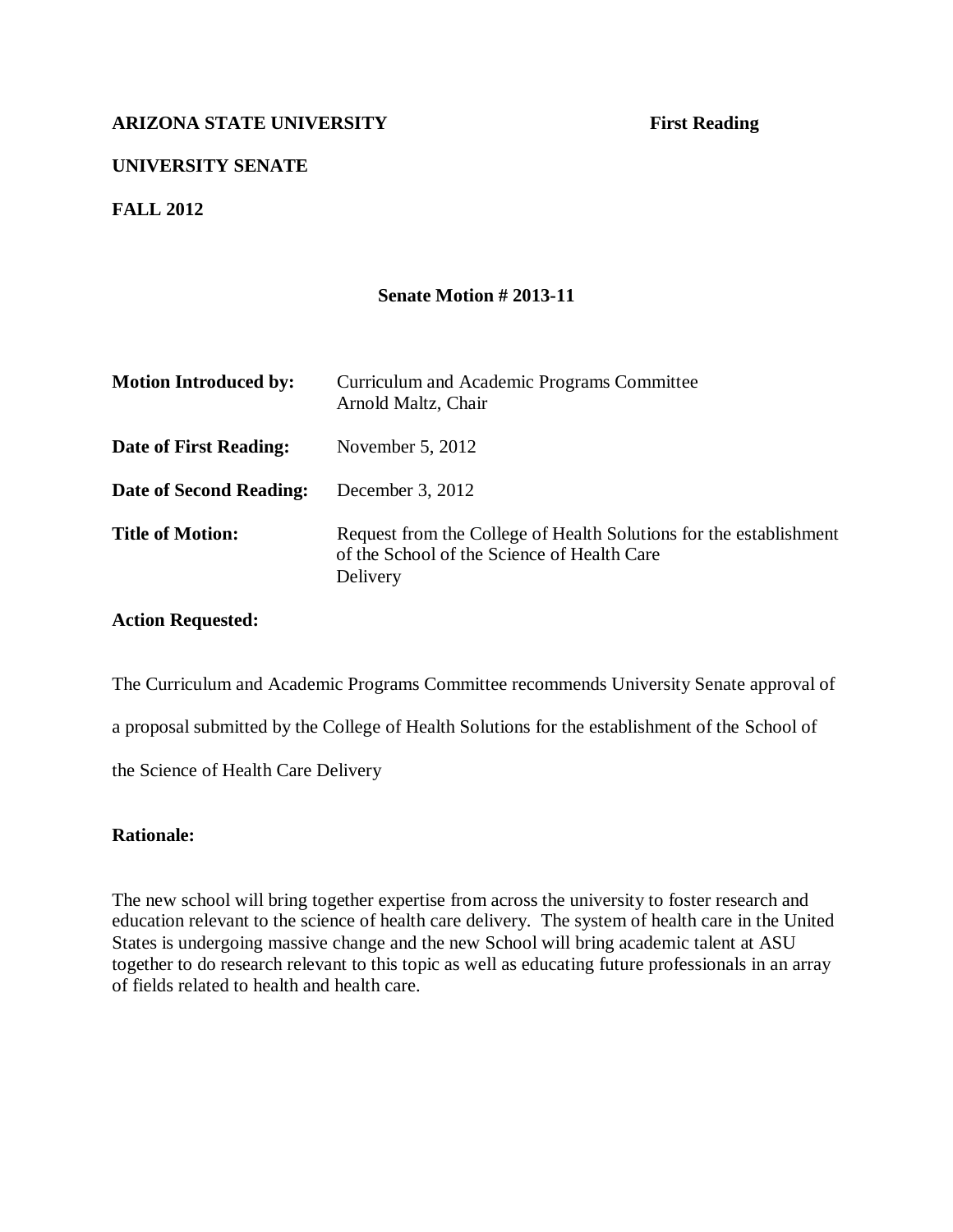# **UNIVERSITY SENATE**

**FALL 2012**

### **Senate Motion # 2013-12**

| <b>Motion Introduced by:</b> | Curriculum and Academic Programs Committee<br>Arnold Maltz, Chair                                                                                                                                 |
|------------------------------|---------------------------------------------------------------------------------------------------------------------------------------------------------------------------------------------------|
| Date of First Reading:       | November $5, 2012$                                                                                                                                                                                |
| Date of Second Reading:      | December 3, 2012                                                                                                                                                                                  |
| <b>Title of Motion:</b>      | Request from the New College of Interdisciplinary Arts and<br>Sciences – School of Mathematical and Natural Sciences - for the<br>establishment of an undergraduate<br>$degree - BS$ in Forensics |

### **Action Requested:**

The Curriculum and Academic Programs Committee recommends University Senate approval of

a proposal submitted by the New College of Interdisciplinary Arts and Sciences – School of

Mathematical and Natural Sciences – for the establishment of an undergraduate degree – BS in

Forensics

### **Rationale:**

This program provides and prepares students to pursue careers in forensic laboratories and in the research and development of technologies in forensics. The degree places emphasis on chemistry and biology laboratory coursework as both provide experience with essential techniques commonly used in crime labs. This degree also places emphasis on oral communication skills that will prepare graduates for the multifaceted, interdisciplinary aspects of their careers in forensics.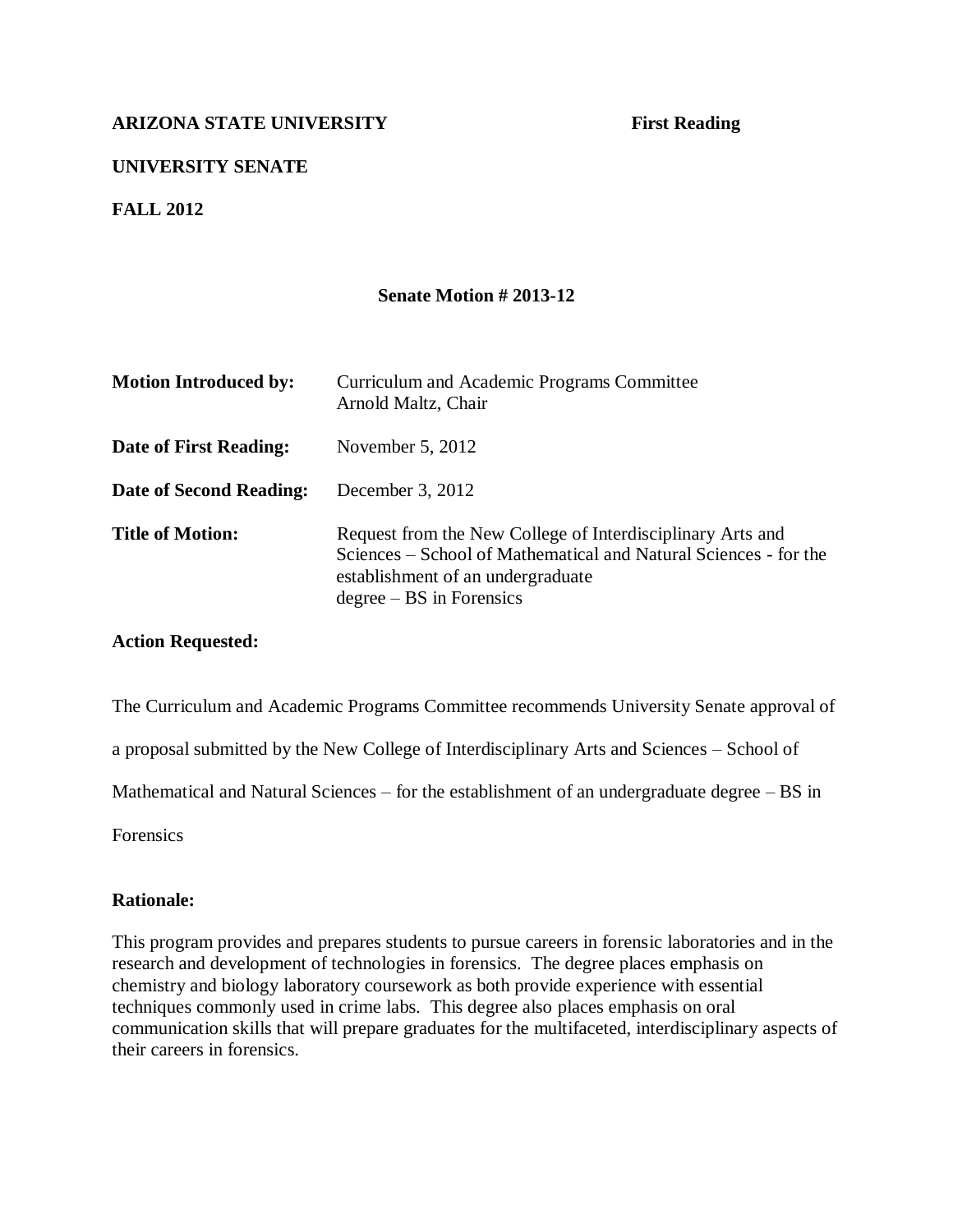# **UNIVERSITY SENATE**

**FALL 2012**

# **Senate Motion # 2012-13**

| <b>Motion Introduced by:</b> | Curriculum and Academic Programs Committee<br>Arnold Maltz, Chair                                                                                                                              |
|------------------------------|------------------------------------------------------------------------------------------------------------------------------------------------------------------------------------------------|
| Date of First Reading:       | November $5, 2012$                                                                                                                                                                             |
| Date of Second Reading:      | December 3, $2012$                                                                                                                                                                             |
| <b>Title of Motion:</b>      | Request from the College of Health Solutions – School of<br>the Science of Health Care Delivery – for the establishment<br>of a graduate degree – MS in the Science of Health Care<br>Delivery |

# **Action Requested:**

The Curriculum and Academic Programs Committee recommends University Senate approval of

a proposal submitted by the College of Health Solutions – School of the Science of Health Care

Delivery – for the establishment of a graduate degree – MS in the Science of Health Care

Delivery

### **Rationale:**

The Master of Science in the Science of Health Care Delivery (MSHCD) is designed to provide a foundation in the multidisciplinary field of health care delivery. This degree will provide students with knowledge and competencies to contribute in a patient-centered, safe and cost effective health care system. The ASU degree is designed for individuals with an interest in a career in the health care industry. The degree will also be embedded within the new medical school curriculum at Mayo Clinic Scottsdale when the MD degree is launched in 2014. The program will focus on quality improvement systems in health care, health disparities and interventions, health education, health economics, health policy, inter-professional teamwork and leadership skills, change management, and evidence based assessment and management. Much of the coursework will utilize a case-based, solution-oriented approach to facilitate integration of knowledge and competencies.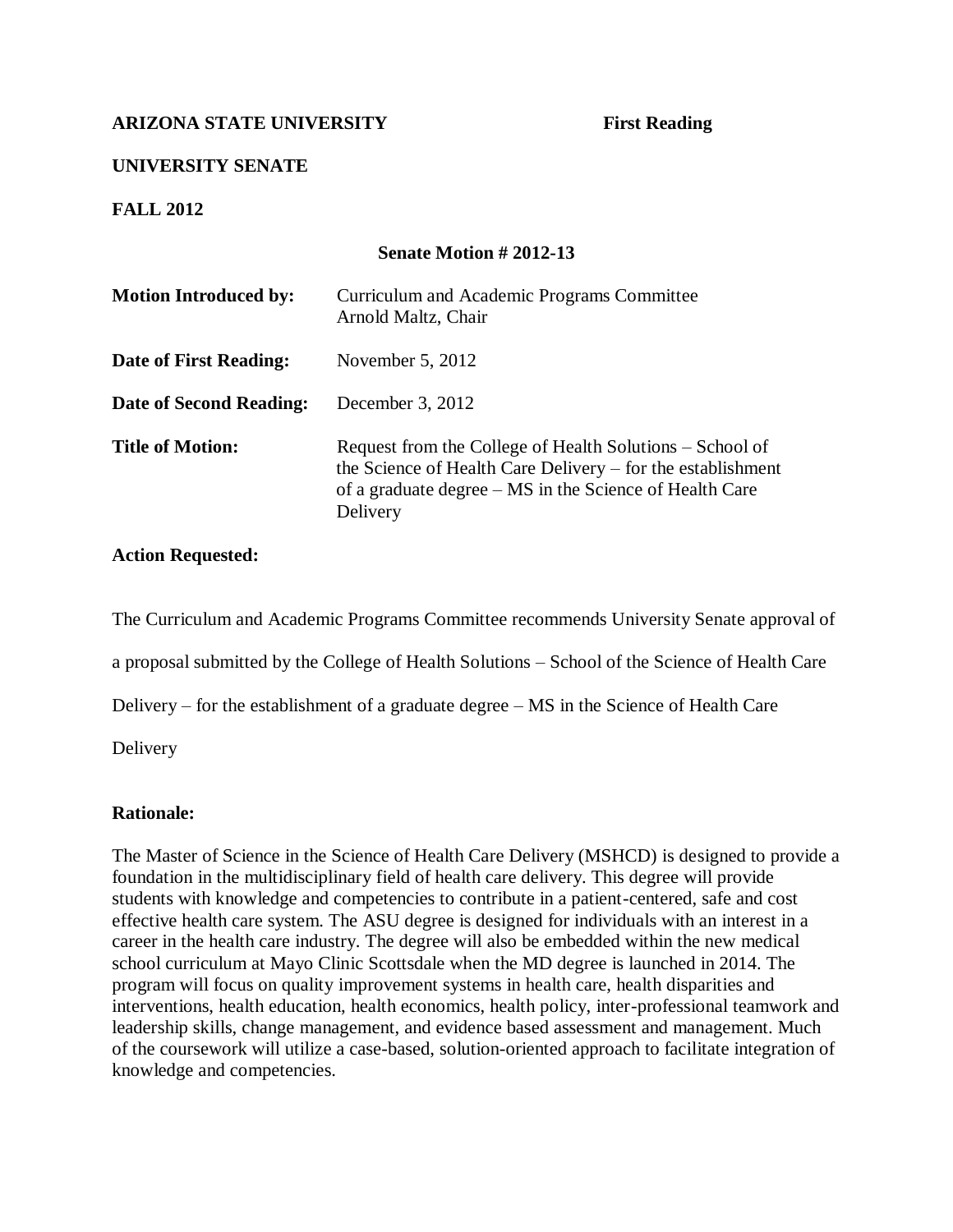# **UNIVERSITY SENATE**

# **FALL 2012**

### **Senate Motion # 2013-14**

| <b>Motion Introduced by:</b>  | Curriculum and Academic Programs Committee<br>Arnold Maltz, Chair                                                                             |
|-------------------------------|-----------------------------------------------------------------------------------------------------------------------------------------------|
| <b>Date of First Reading:</b> | November $5, 2012$                                                                                                                            |
| Date of Second Reading:       | December 3, 2012                                                                                                                              |
| <b>Title of Motion:</b>       | Request from the School of Sustainability $-$ for the<br>establishment of a graduate certificate – Complex Adaptive<br><b>Systems Science</b> |

### **Action Requested:**

The Curriculum and Academic Programs Committee recommends University Senate approval of

a proposal submitted by the School of Sustainability – for the establishment of a graduate

certificate – Complex Adaptive Systems Science

### **Rationale:**

We propose to create a new interdisciplinary graduate certificate that helps train the next generation of scientists in advanced concepts and methods needed for approaching diverse phenomena in the social and life sciences as **complex adaptive systems** (*CAS*). This educational program will be tightly integrated with diverse, ongoing, university-wide research on CAS at Arizona State University and will emphasize the value of a CAS perspective to giving science better insight and a more active role in seeking solutions to a broad array of critical issues facing our society today. This certificate is designed to be complementary and closely linked to a recently approved and initiated interdisciplinary Doctoral Concentration in CASS.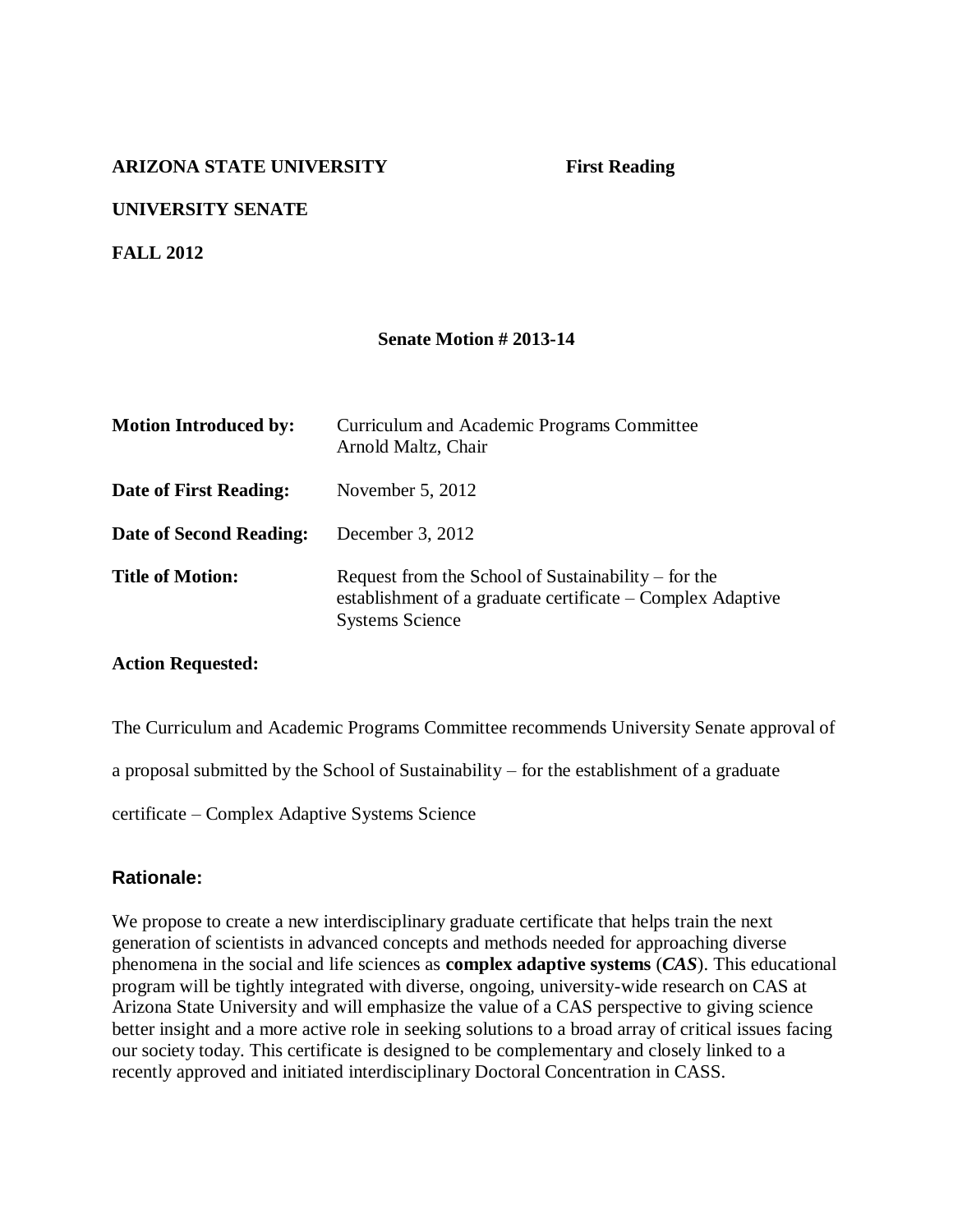# **UNIVERSITY SENATE**

**FALL 2012**

### **Senate Motion # 2013-15**

| <b>Motion Introduced by:</b> | Curriculum and Academic Programs Committee<br>Arnold Maltz, Chair                                                                                      |
|------------------------------|--------------------------------------------------------------------------------------------------------------------------------------------------------|
| Date of First Reading:       | November $5, 2012$                                                                                                                                     |
| Date of Second Reading:      | December 3, $2012$                                                                                                                                     |
| <b>Title of Motion:</b>      | Request from the Graduate College – for the establishment<br>of a graduate certificate – Responsible Innovation in<br>Science, Engineering and Society |

### **Action Requested:**

The Curriculum and Academic Programs Committee recommends University Senate approval of

a proposal submitted by the Graduate College – for the establishment of a graduate certificate –

Responsible Innovation in Science, Engineering and Society

### **Rationale:**

The Graduate Certificate in Responsible Innovation in Science, Engineering and Society will provide documented credit for graduate students interested in responsible innovation, science policy, innovation policy and science meets society issues. Students will learn essential skills, knowledge, and methods for understanding the human and social dimensions of science and technology and their applicability for analyzing processes of innovation, expert advice, and large-scale technological systems. This certificate will be an excellent way for students in the natural sciences and engineering field to demonstrate an interest and competency in the subjects above, as well as a place for S&T professionals in industry and government to continue their education in these areas.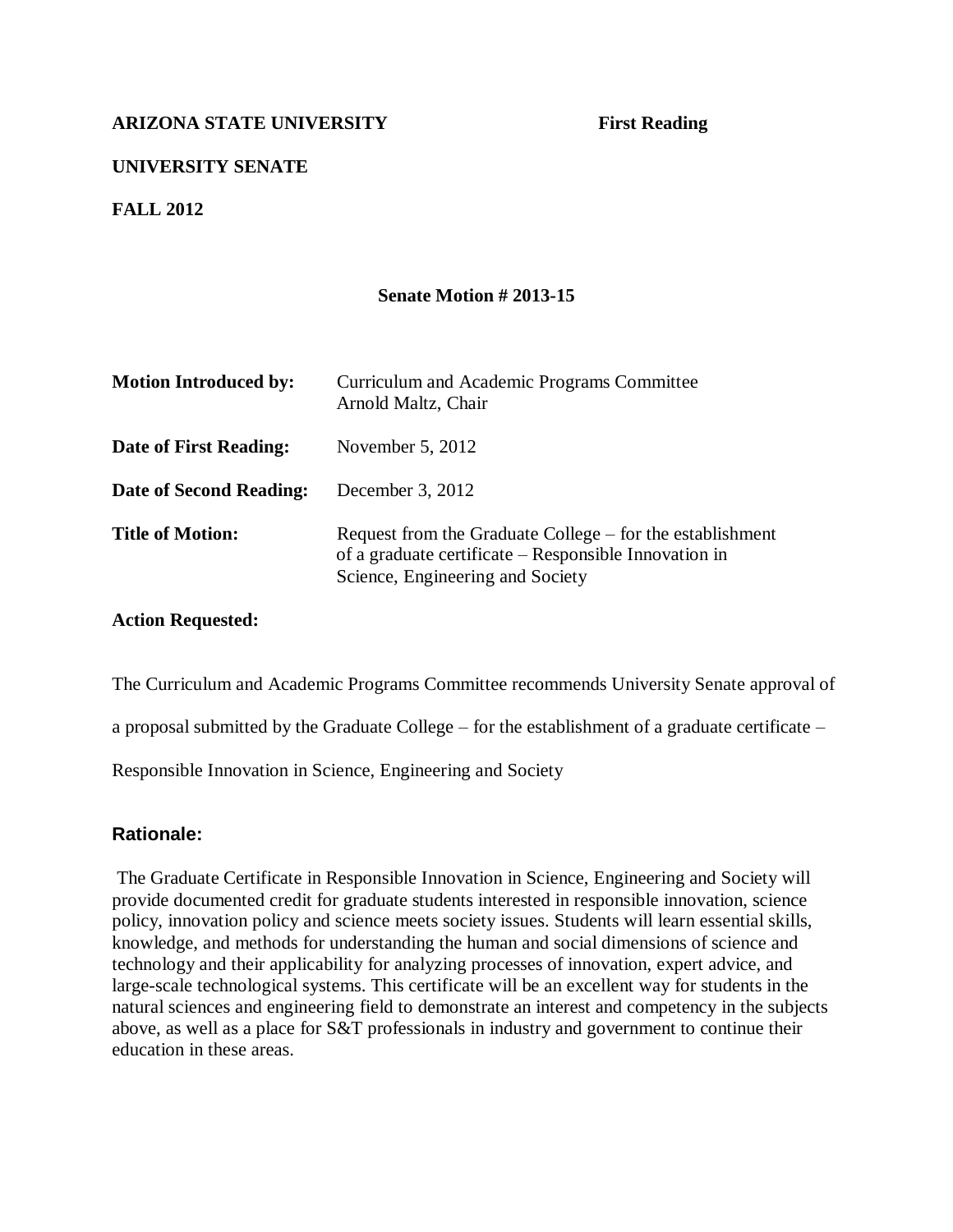# **UNIVERSITY SENATE**

**FALL 2012**

### **Senate Motion # 2013-16**

| <b>Motion Introduced by:</b> | Curriculum and Academic Programs Committee<br>Arnold Maltz, Chair                                                                                |
|------------------------------|--------------------------------------------------------------------------------------------------------------------------------------------------|
| Date of First Reading:       | November $5, 2012$                                                                                                                               |
| Date of Second Reading:      | December $3, 2012$                                                                                                                               |
| <b>Title of Motion:</b>      | Request from the W.P. Carey School of Business- Office of<br>the Dean – for the establishment of a graduate degree -<br>MS in Business Analytics |

### **Action Requested:**

The Curriculum and Academic Programs Committee recommends University Senate approval of

a proposal submitted by the W.P Carey School of Business – for the establishment of a graduate

degree – MS in Business Analytics

### **Rationale:**

The MSBA addresses a predicted 50-60% gap by 2018 in the supply of talent capable of performing deep analytics to address business and government problems and opportunities. Four trends are fueling data growth and job demand: cloud computing, a shift in emphasis to interaction processing from transaction processing, the growth of mobile data, and significant improvements in quantitative modeling software. The Program will leverage the combined analytics expertise of faculty in W. P. Carey School Departments. Data visualization will be a key integrating research niche and a catalyst for a new MSBA Laboratory. Such a laboratory is envisioned to be virtual; analytics vendors contacted thus far provide cloud-based, on-demand, visualization portals. Analytic vendor support for a virtual lab is anticipated to mitigate the need for substantial ASU resource investments.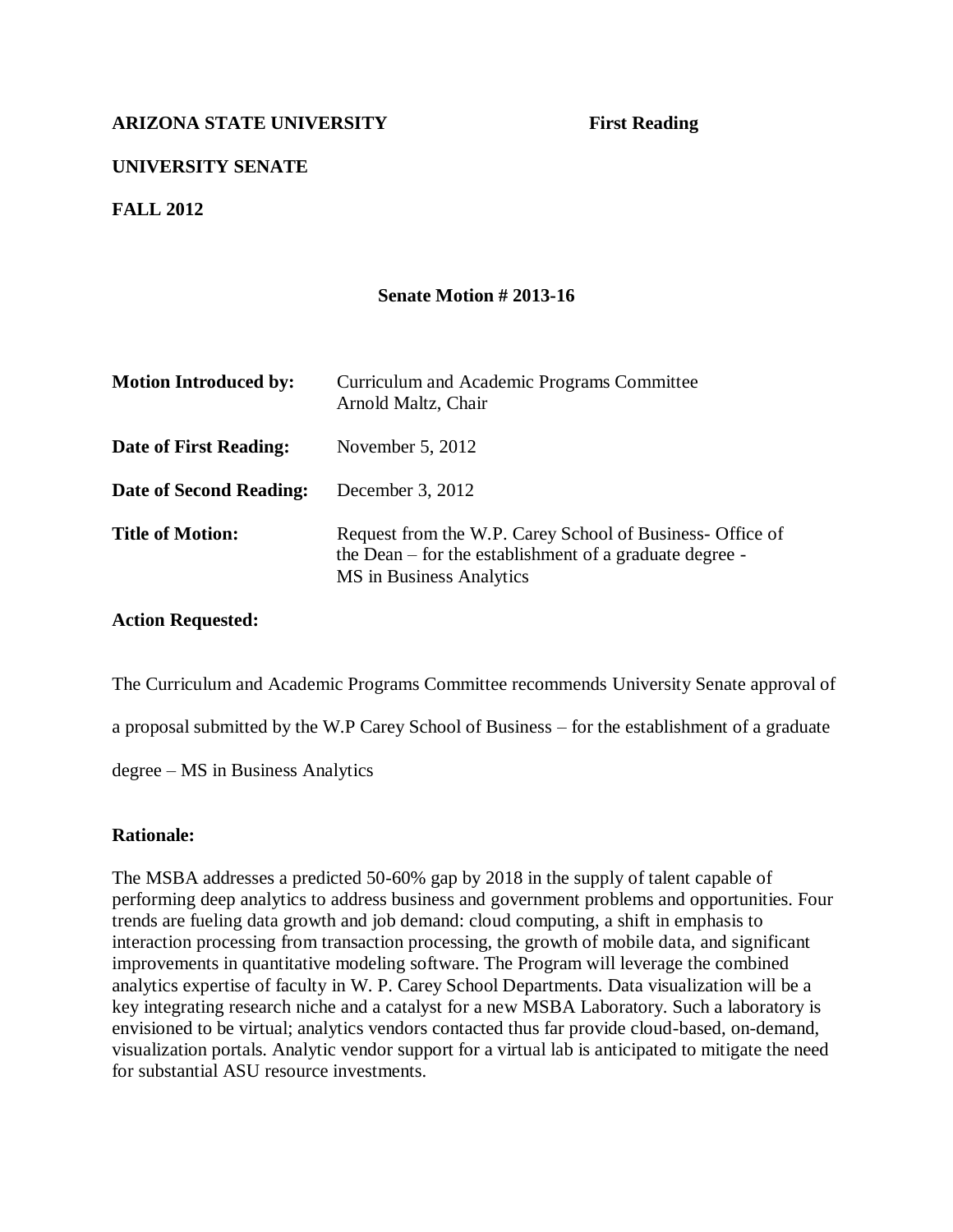# **UNIVERSITY SENATE**

**FALL 2012**

### **Senate Motion # 2013-17**

| <b>Motion Introduced by:</b> | Curriculum and Academic Programs Committee<br>Arnold Maltz, Chair                                                                                                                         |
|------------------------------|-------------------------------------------------------------------------------------------------------------------------------------------------------------------------------------------|
| Date of First Reading:       | November $5, 2012$                                                                                                                                                                        |
| Date of Second Reading:      | December 3, 2012                                                                                                                                                                          |
| <b>Title of Motion:</b>      | Request from the School of Letters and Sciences – College of<br>Technology and Innovation – for the reorganization of an<br>academic unit – Department of Applied Science and Mathematics |

### **Action Requested:**

The Curriculum and Academic Programs Committee recommends University Senate approval of a proposal submitted by the School of Letters and Sciences – College of Technology and Innovation – for the reorganization of an academic unit – Department of Applied Science and **Mathematics** 

### **Rationale:**

The faculty in biology, chemistry, physics and mathematics on the Polytechnic campus will join the faculty in the School of Letters and Sciences at the Polytechnic campus. No faculty will change locations or teaching assignments.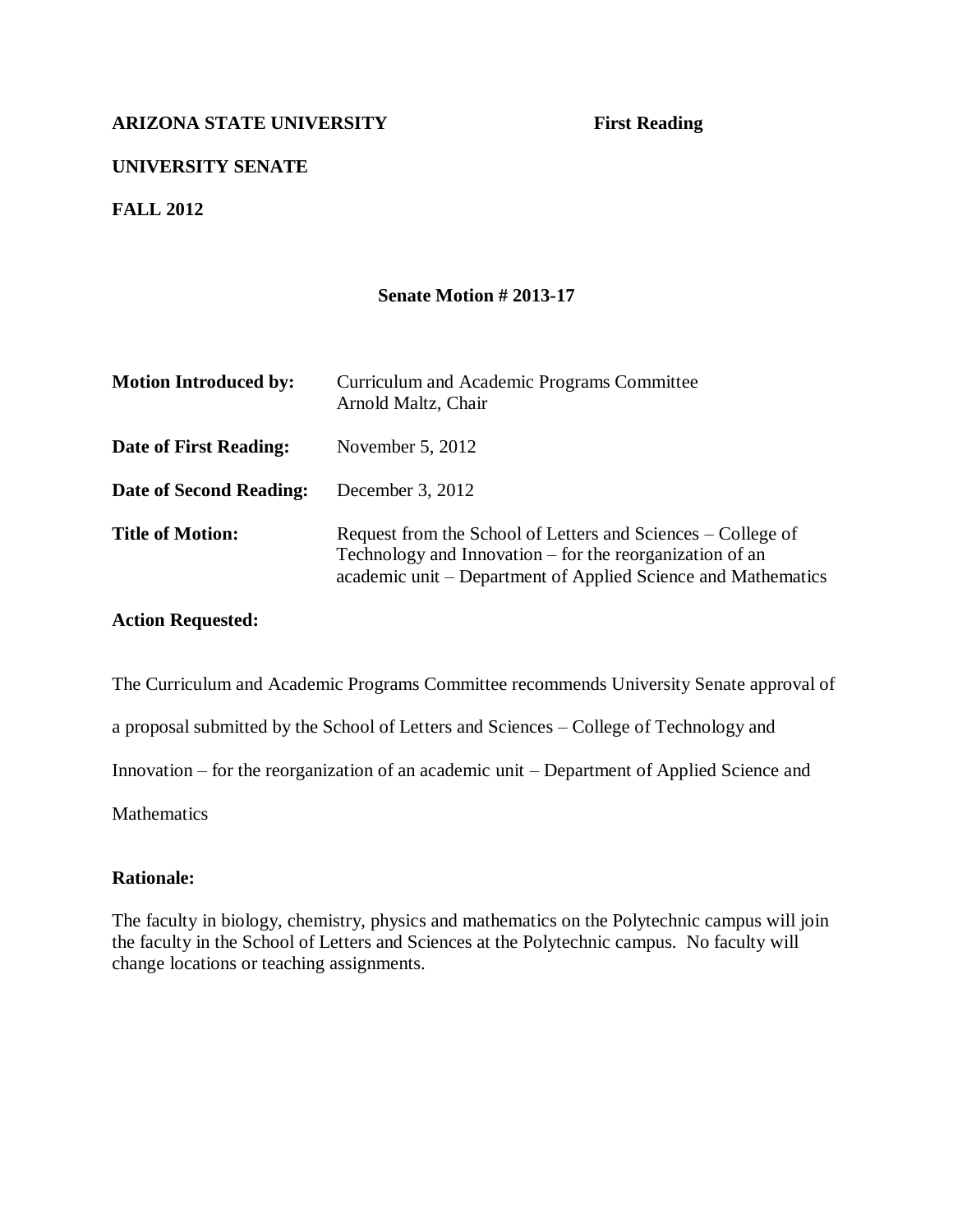# **UNIVERSITY SENATE**

**FALL 2012**

### **Senate Motion # 2012-18**

| <b>Motion Introduced by:</b> | Curriculum and Academic Programs Committee<br>Arnold Maltz, Chair                                                                                                       |
|------------------------------|-------------------------------------------------------------------------------------------------------------------------------------------------------------------------|
| Date of First Reading:       | November $5, 2012$                                                                                                                                                      |
| Date of Second Reading:      | December 3, 2012                                                                                                                                                        |
| <b>Title of Motion:</b>      | Request from the Mary Lou Fulton Teachers College – Division of<br>Teacher Preparation – for the establishment of an undergraduate<br>certificate – Secondary Education |

### **Action Requested:**

The Curriculum and Academic Programs Committee recommends University Senate approval of

a proposal submitted by the Mary Lou Fulton Teachers College – Division of Teacher

Preparation – for the establishment of an undergraduate certificate – Secondary Education

### **Rationale:**

Secondary Education (SED) certificate program prepares students who wish to teach students enrolled in seventh through twelfth grades. While students develop a strong content background, the SED certification focuses on developing the requisite teaching knowledge and abilities to successfully teach middle or high school students.

This Secondary Education Certificate is designed to allow students to receive a degree in a content area and be eligible for teaching certification grades 7-12 from the Arizona Department of Education.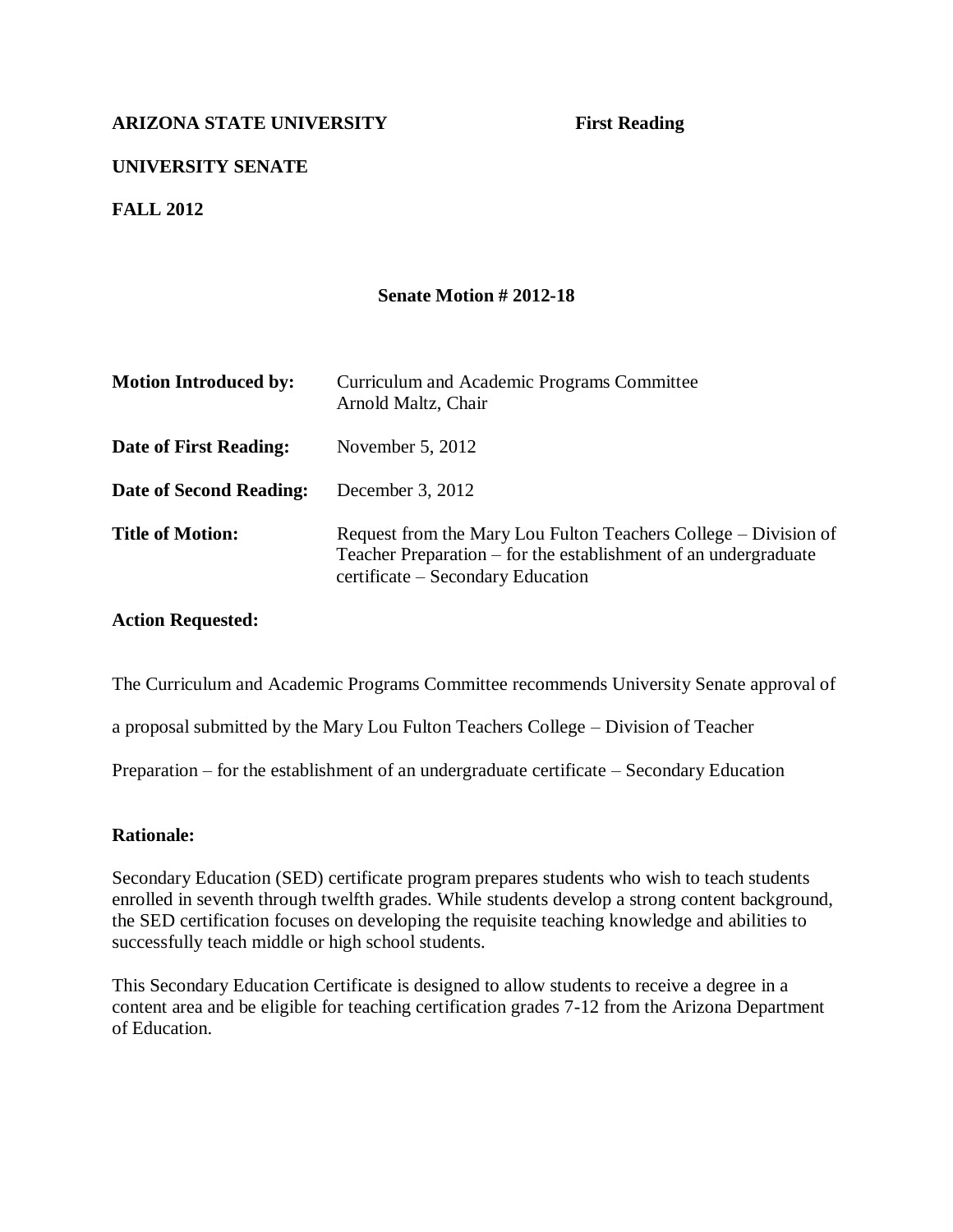# **UNIVERSITY SENATE**

**FALL 2012**

### **Senate Motion # 2013-19**

| <b>Motion Introduced by:</b> | Curriculum and Academic Programs Committee<br>Arnold Maltz, Chair                                                                                                   |
|------------------------------|---------------------------------------------------------------------------------------------------------------------------------------------------------------------|
| Date of First Reading:       | November $5, 2012$                                                                                                                                                  |
| Date of Second Reading:      | December 3, $2012$                                                                                                                                                  |
| <b>Title of Motion:</b>      | Request from the College of Liberal Arts and Sciences –<br>Department of Physics – for the establishment of an undergraduate<br>degree $program - BS$ in Biophysics |

### **Action Requested:**

The Curriculum and Academic Programs Committee recommends University Senate approval of

a proposal submitted by the College of Liberal Arts and Sciences – Department of Physics – for

the establishment of an undergraduate degree program – BS in Biophysics.

### **Rationale:**

Biophysics is concerned with the energies, forces and motions that govern the molecular processes of life. The B.S. degree in biophysics is interdisciplinary, providing students with a working understanding of the important principles of physics, chemistry and biology that control molecular biophysics of cells.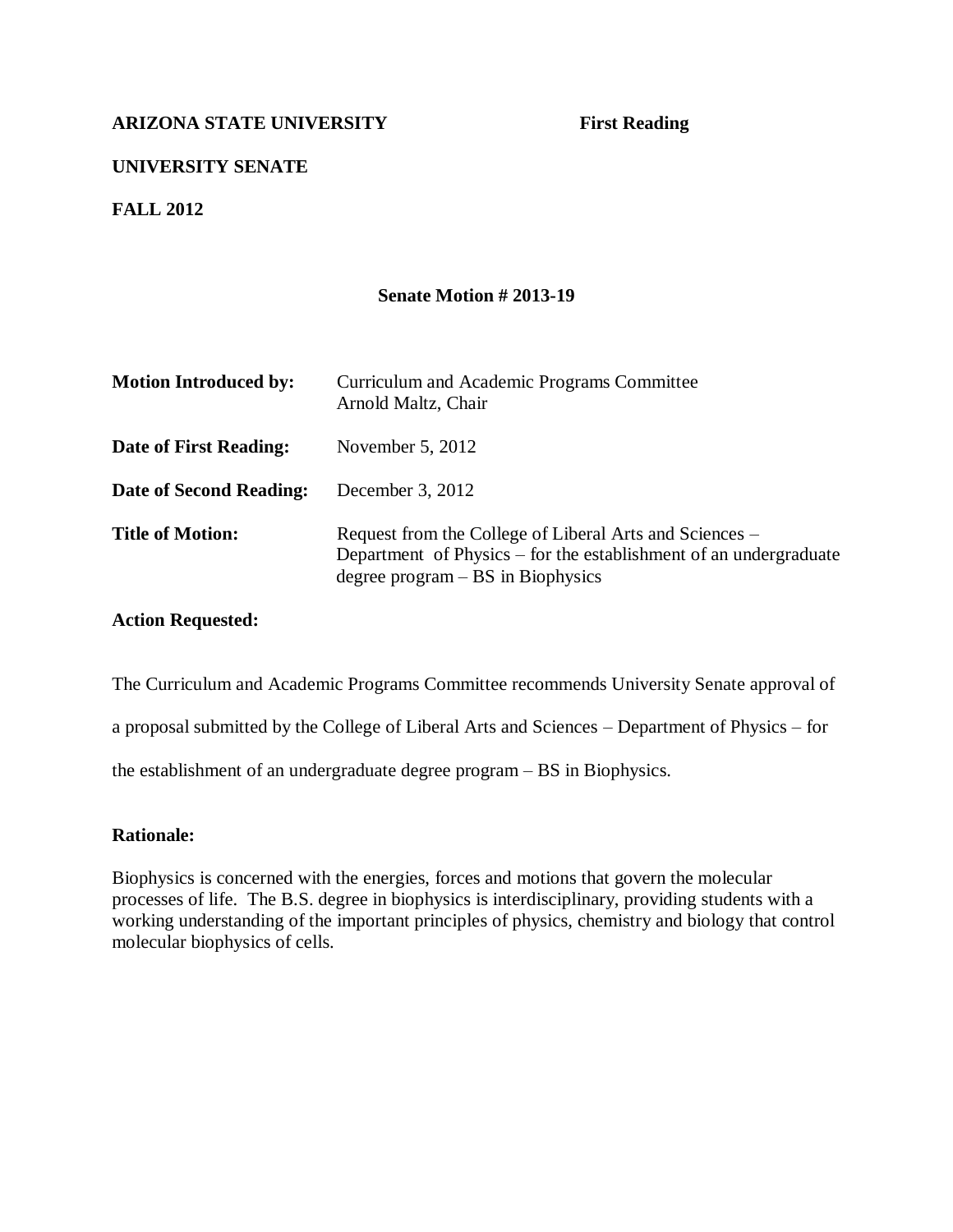# **UNIVERSITY SENATE**

**FALL 2012**

### **Senate Motion # 2013-20**

| <b>Motion Introduced by:</b>   | Curriculum and Academic Programs Committee<br>Arnold Maltz, Chair                                                                                                    |
|--------------------------------|----------------------------------------------------------------------------------------------------------------------------------------------------------------------|
| Date of First Reading:         | November $5, 2012$                                                                                                                                                   |
| <b>Date of Second Reading:</b> | December 3, 2012                                                                                                                                                     |
| <b>Title of Motion:</b>        | Request from the Mary Lou Fulton Teachers College – Division of<br>Teacher Preparation – for the establishment of an undergraduate<br>certificate – Games and Impact |

### **Action Requested:**

The Curriculum and Academic Programs Committee recommends University Senate approval of

a proposal submitted by the Mary Lou Fulton Teachers College – Division of Teacher

Preparation – for the establishment of an undergraduate certificate – Games and Impact

### **Rationale:**

The Certificate in Games and Impact is intended for undergraduates with a desire to become change agents in their current and future areas of interest, study and training. The Certificate provides a solid grounding in the theory, design and use of games as tools for effecting change in education, health, and social justice, among other fields. For this reason, it is appropriate for students in a wide range of majors, including interested students in design and programming.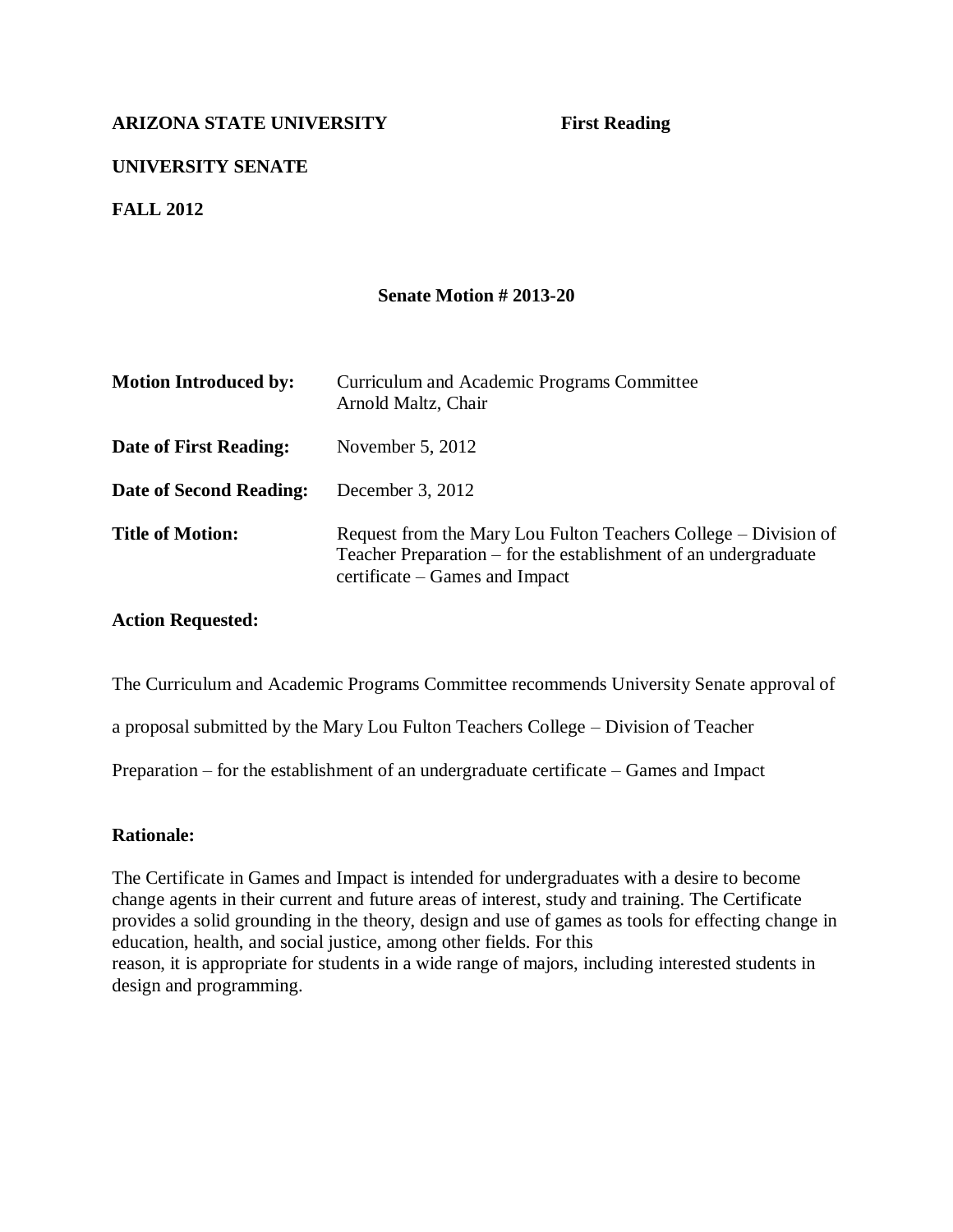# **UNIVERSITY SENATE**

**FALL 2012**

### **Senate Motion # 2013-21**

| <b>Motion Introduced by:</b>   | Curriculum and Academic Programs Committee<br>Arnold Maltz, Chair                                                                                                            |
|--------------------------------|------------------------------------------------------------------------------------------------------------------------------------------------------------------------------|
| Date of First Reading:         | November $5, 2012$                                                                                                                                                           |
| <b>Date of Second Reading:</b> | December 3, 2012                                                                                                                                                             |
| <b>Title of Motion:</b>        | Request from the W.P. Carey School of Business – Department of<br>Management – for the establishment of an undergraduate degree<br>program – BS in Business Entrepreneurship |

### **Action Requested:**

The Curriculum and Academic Programs Committee recommends University Senate approval of

a proposal submitted by the W.P. Carey School of Business – Department of Management – for

the establishment of an undergraduate degree program – BS in Business Entrepreneurship

### **Rationale:**

This proposal for a BS in Business Entrepreneurship is simply a change in status from our popular entrepreneurship concentration within management to its own degree within the management department. There will be no content changes with this move. The program prepares students to identify, evaluate and develop entrepreneurial opportunities, whether in existing companies or through new business ventures. Students earning the degree may follow multiple self-directed paths such as starting a new venture, working for a new venture or a small business, or working as an innovative leader within an existing organization. The degree has an emphasis on collaboration, leadership, communication and team building, as well as development in refined analytical, managerial and leadership skills appropriate for people who want to change the world through new product development and innovation.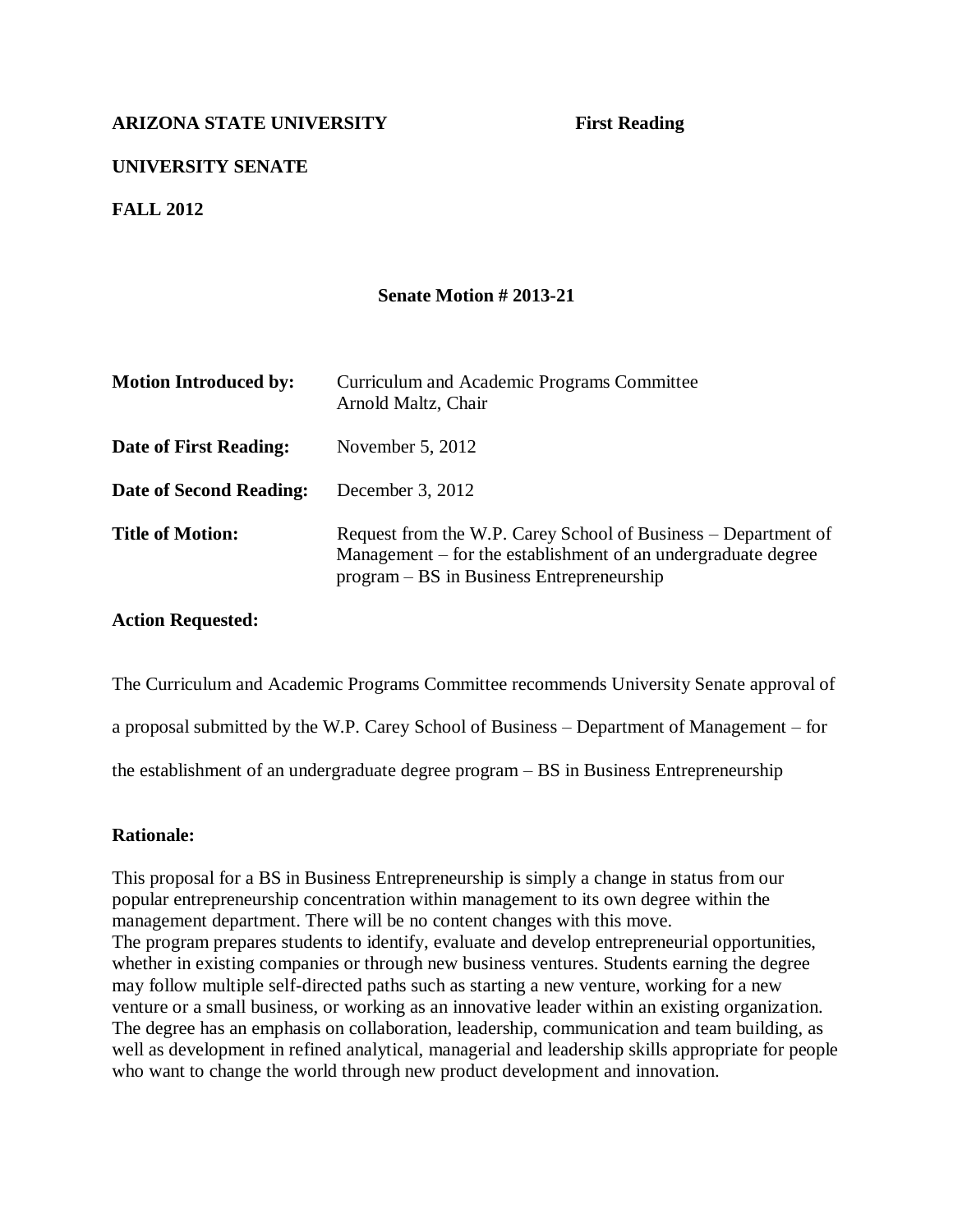# **UNIVERSITY SENATE**

**FALL 2012**

# **Senate Motion # 2013-22**

| <b>Motion Introduced by:</b> | Curriculum and Academic Programs Committee<br>Arnold Maltz, Chair                                                                                              |
|------------------------------|----------------------------------------------------------------------------------------------------------------------------------------------------------------|
| Date of First Reading:       | November $5, 2012$                                                                                                                                             |
| Date of Second Reading:      | December 3, 2012                                                                                                                                               |
| <b>Title of Motion:</b>      | Request from the W.P. Carey School of Business – Department of<br>Marketing– for the establishment of an undergraduate certificate –<br><b>Sports Business</b> |

### **Action Requested:**

The Curriculum and Academic Programs Committee recommends University Senate approval of

a proposal submitted by the W.P. Carey School of Business – Department of Marketing – for the

establishment of an undergraduate certificate – Sports Business

### **Rationale:**

The Certificate in Sports Business is targeted to W. P. Carey BS students, and is neither limited to marketing majors (concentration) nor excludes students who are pursuing a marketing degree (minor). As indicated by the membership in the Sports Business Association (SBA), the almost 200 members of this club are comprised of business students from all disciplines. As a result, this Certificate will allow business students to enhance their educational experience by pursuing Sports Business, as an interest area, in addition to their BS degree. Though the courses are offered through the Marketing Department, the content will draw across disciplines. For instance, the introductory course, Sports Business, as well as Sports Projects, will include crossdisciplinary coverage. More importantly, the Certificate in Sports Business clearly leads to advanced specialization in the field. In fact, this Certificate draws on the curriculum that formerly comprised the Sports Business specialization in the MBA program. Finally, given the competitive marketplace in Arizona, this Certificate offers a new option for W. P. Carey students that could attract more students to ASU.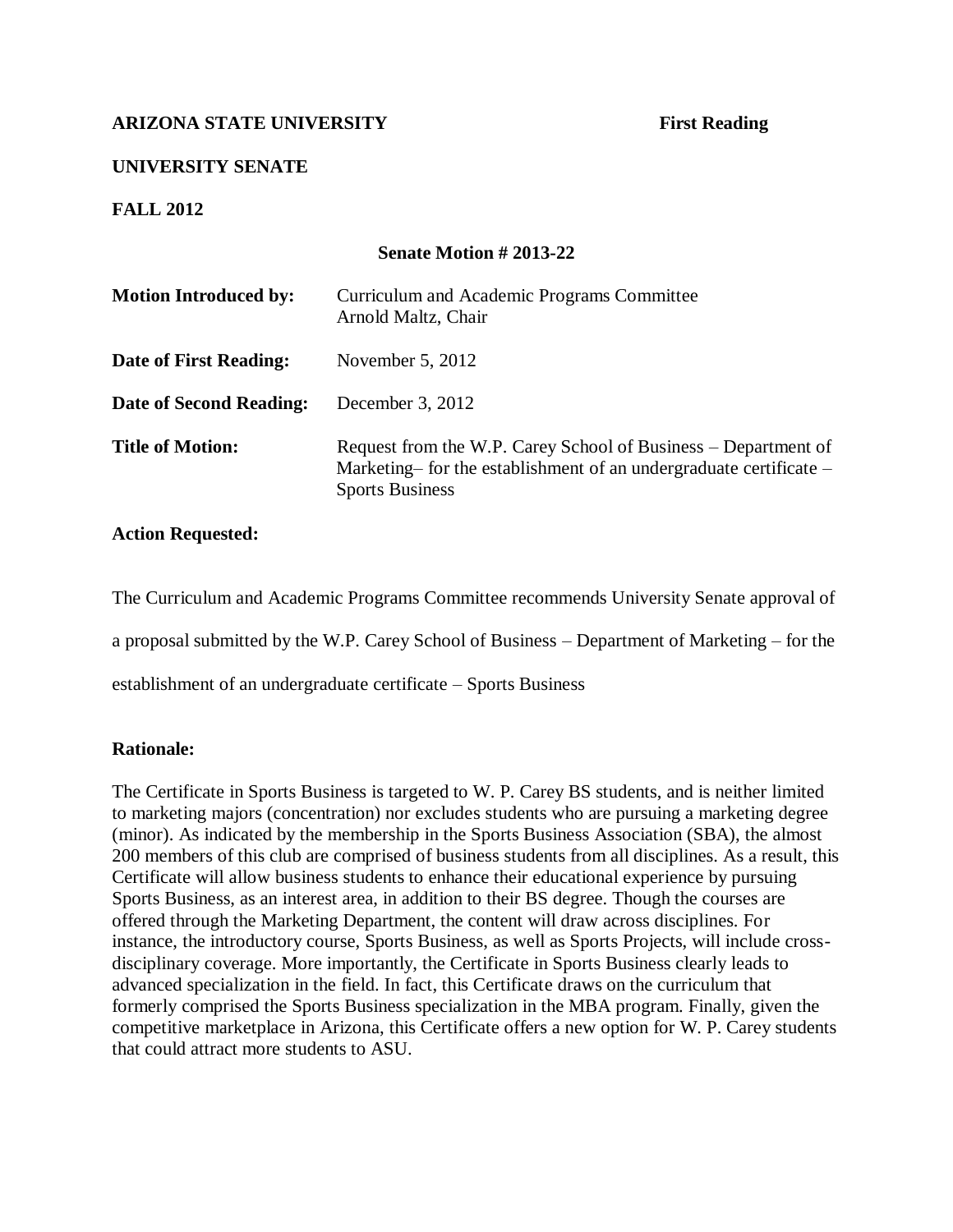# **UNIVERSITY SENATE**

**FALL 2012**

# **Senate Motion # 2013-23**

| <b>Motion Introduced by:</b> | Curriculum and Academic Programs Committee<br>Arnold Maltz, Chair                                                                                                        |
|------------------------------|--------------------------------------------------------------------------------------------------------------------------------------------------------------------------|
| Date of First Reading:       | November 5, 2012                                                                                                                                                         |
| Date of Second Reading:      | December 3, 2012                                                                                                                                                         |
| <b>Title of Motion:</b>      | Request from the W.P. Carey School of Business – Department of<br>Management – for the establishment of an undergraduate<br>certificate – Sales and Marketing Essentials |

### **Action Requested:**

The Curriculum and Academic Programs Committee recommends University Senate approval of

a proposal submitted by the W.P. Carey School of Business – Department of Marketing – for the

establishment of an undergraduate certificate – Sales and Marketing Essentials

### **Rationale:**

The Certificate in Sales and Marketing Essentials is targeted to undergraduate non-business majors. While marketing majors and other BS students may not enroll in this Certificate, we would like the flexibility to allow non-degree students to pursue this Certificate. As a "freestanding" program, the Certificate (versus a minor or concentration) is most appropriate. Students are very interested in enhancing the value of their ASU degree. In addition, though not their core area of study, many students ultimately find entry-level positions in the sales domain. Based on input from the W. P. Carey Academic Advising staff, non-business majors would be very interested in a certificate that provides coverage of sales and marketing. According to the Business Career Center (BCC) staff, employers, who are specifically interested in hiring students for sales roles, would be very interested in students who completed a certificate in sales and marketing. Though the courses are offered through the marketing department, the content is broad and far-reaching, covering a wide variety of topics. More importantly, the Certificate in Sales and Marketing Essentials clearly leads to advanced specialization in the marketing field.